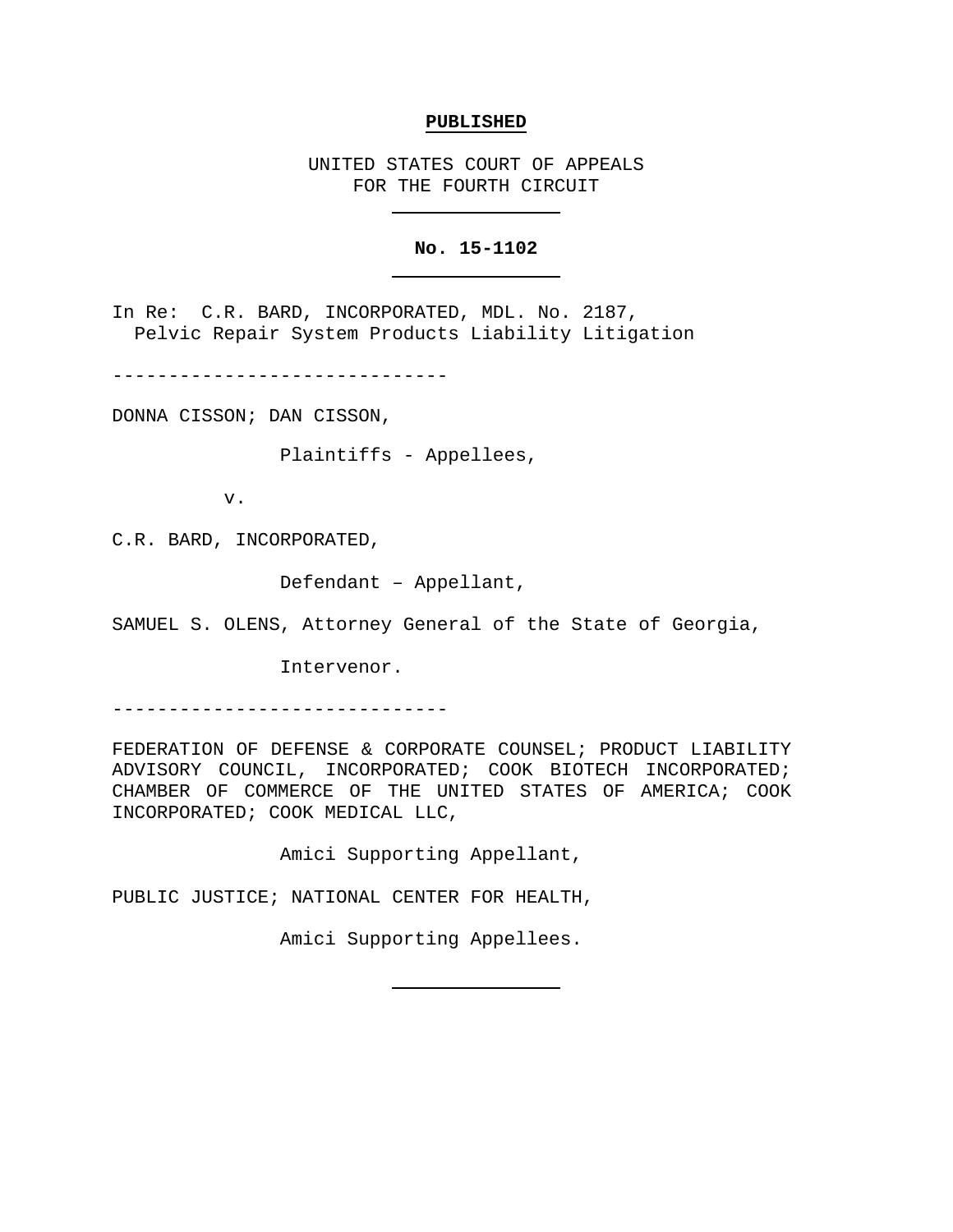#### **No. 15-1137**

In Re: C.R. BARD, INCORPORATED, MDL. No. 2187, Pelvic Repair System Products Liability Litigation

------------------------------

DONNA CISSON; DAN CISSON,

Plaintiffs - Appellants,

v.

C.R. BARD, INCORPORATED,

Defendant – Appellee,

SAMUEL S. OLENS, Attorney General of the State of Georgia,

Intervenor.

------------------------------

FEDERATION OF DEFENSE & CORPORATE COUNSEL; CHAMBER OF COMMERCE OF THE UNITED STATES OF AMERICA; PRODUCT LIABILITY ADVISORY COUNCIL, INCORPORATED,

Amici Supporting Appellee,

PUBLIC JUSTICE; NATIONAL CENTER FOR HEALTH,

Amici Supporting Appellants.

Appeals from the United States District Court for the Southern District of West Virginia, at Charleston. Joseph R. Goodwin, District Judge. (2:11-cv-00195)

Argued: September 16, 2015 Decided: January 14, 2016

Before GREGORY, AGEE, and DIAZ, Circuit Judges.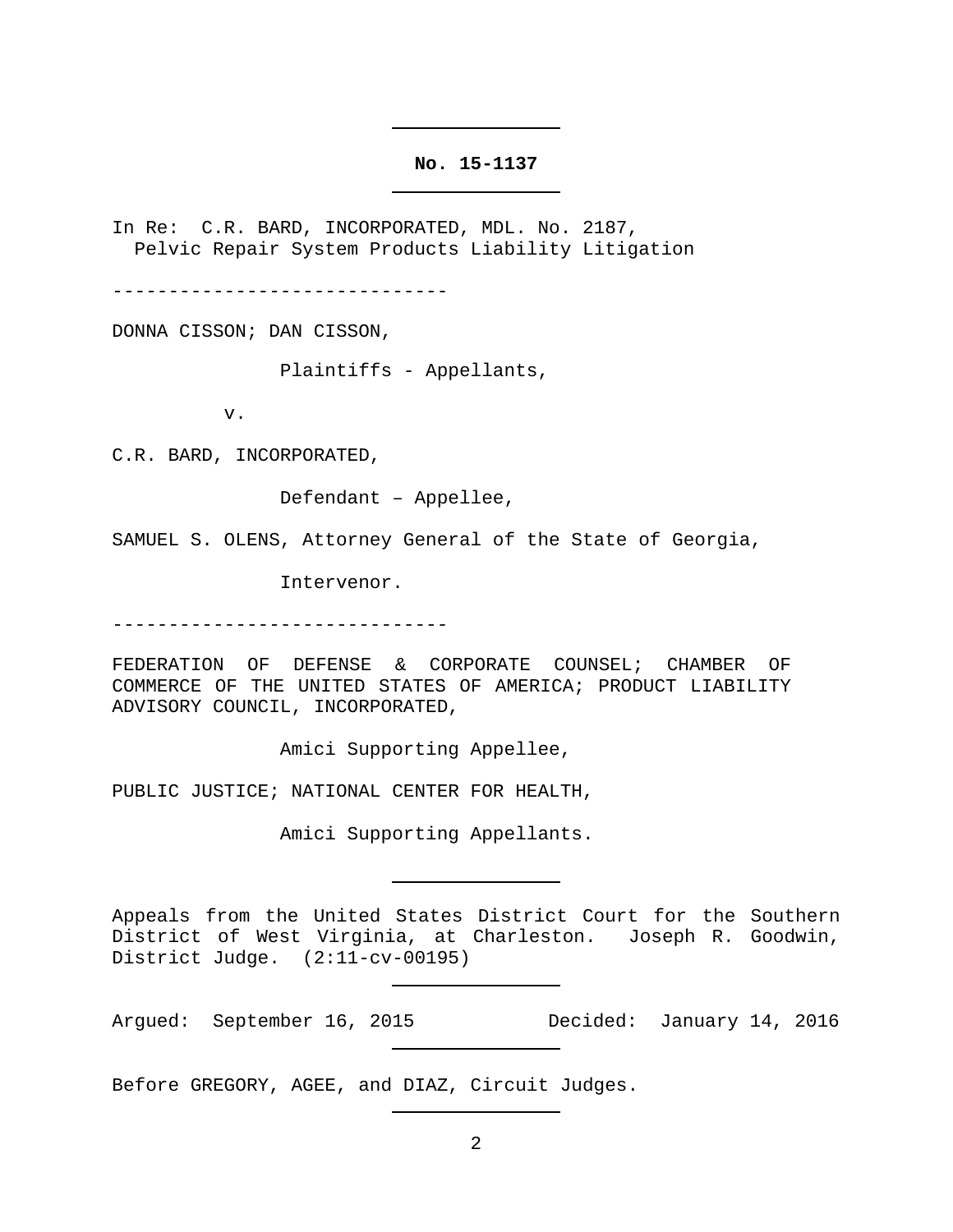Affirmed by published opinion. Judge Gregory wrote the opinion, in which Judge Agee and Judge Diaz joined.

**ARGUED**: Elliot H. Scherker, GREENBERG TRAURIG, P.A., Miami, Florida, for Appellant/Cross-Appellee. Anthony J. Majestro, POWELL & MAJESTRO, PLLC, Charleston, West Virginia, for Appellees/Cross-Appellants. Julie Adams Jacobs, OFFICE OF THE ATTORNEY GENERAL OF GEORGIA, Atlanta, Georgia, for Intervenor. **ON BRIEF**: Lori G. Cohen, R. Clifton Merrell, II, Sean P. Jessee, Atlanta, Georgia, Daniel I.A. Smulian, GREENBERG TRAURIG, LLP, New York, New York; Brigid F. Cech Samole, Jay A. Yagoda, GREENBERG TRAURIG, P.A., Miami, Florida; Melissa Foster Bird, NELSON MULLINS RILEY & SCARBOROUGH, Huntington, West Virginia, for Appellant/Cross-Appellee. Allison Van Laningham, TURNING POINT LITIGATION, Greensboro, North Carolina; Henry G. Garrard, III, Josh B. Wages, BLASINGAME, BURCH, GARRARD, ASHLEY PC, Athens, Georgia, for Appellees/Cross-Appellants. Samuel S. Olens, Attorney General, W. Wright Banks, Jr., Deputy Attorney General, OFFICE OF THE ATTORNEY GENERAL OF GEORGIA, Atlanta, Georgia, for Intervenor. Debra Tedeschi Varner, MCNEER, HIGHLAND, MCMUNN & VARNER LC, Clarksburg, West Virginia; Stacy A. Broman, MEAGHER & GEER PLLP, Minneapolis, Minnesota, for Amicus Federation of Defense & Corporate Counsel. Chilton Davis Varner, Stephen B. Devereaux, Madison H. Kitchens, Atlanta, Georgia, Jeffrey S. Bucholtz, Paul Alessio Mezzina, KING & SPALDING LLP, Washington, D.C., for Amici Product Liability Advisory Council, Inc. and Chamber of Commerce of the United States; Hugh F. Young, Jr., PRODUCT LIABILITY ADVISORY COUNCIL, INC., Reston, Virginia, for Amicus Product Liability Advisory Council, Inc.; Kathryn Comerford Todd, Sheldon Gilbert, NATIONAL CHAMBER LITIGATION CENTER, INC., Washington, D.C., for Amicus<br>Chamber of Commerce of the United States. Douglas B. King, Chamber of Commerce of the United States. WOODEN & MCLAUGHLIN LLP, Indianapolis, Indiana, for Amici Cook Incorporated, Cook Medical LLC, and Cook Biotech Incorporated. Michael J. Quirk, Esther E. Berezofsky, Joseph Alan Venti, WILLIAMS CUKER BEREZOFSKY, LLC, Philadelphia, Pennsylvania, for Amici Public Justice, P.C., and National Center for Health Research.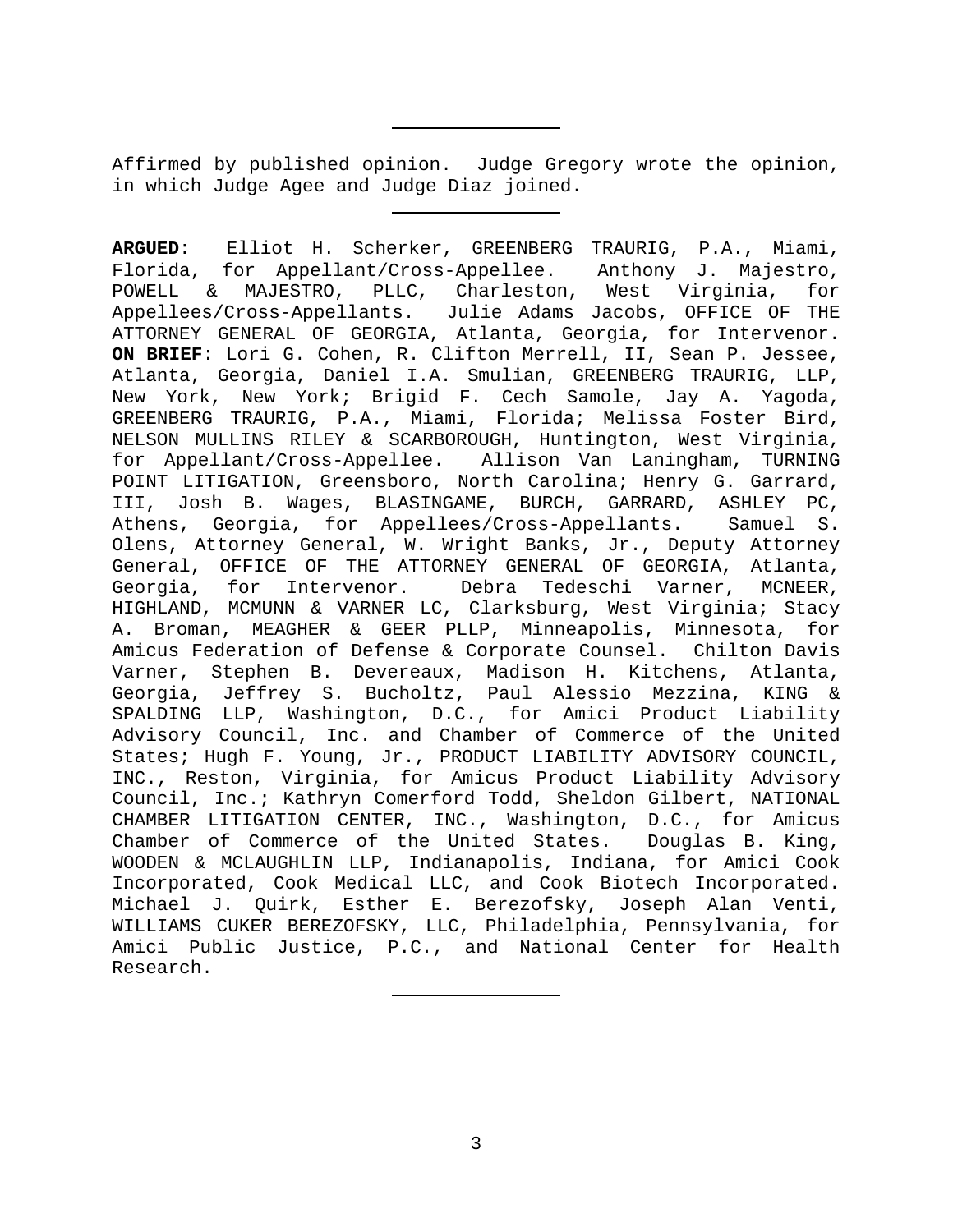GREGORY, Circuit Judge:

On August 15, 2013, a jury awarded Donna Cisson \$250,000 in compensatory damages on a design defect and failure to warn claim against C.R. Bard, Inc. ("Bard"), and awarded an additional \$1,750,000 in punitive damages. The punitive damages award was split pursuant to a Georgia statute, with seventy-five percent going to the State of Georgia and twenty-five percent going to Cisson. This was the first jury verdict arising from multi-district litigation involving more than 70,000 cases against the proprietors of transvaginal mesh medical devices used to treat pelvic organ prolapse and other pelvic issues, of whom Bard is one.

We address several issues on appeal. The first issue raised by Bard is the district court's refusal to admit evidence relating to Bard's compliance with the Food and Drug Administration's ("FDA") Section 510(k) product safety process ("510(k) process"). Second, Bard challenges the denial of its motion in limine asking the district court to exclude evidence and argument pertaining to a material data safety sheet ("MSDS") produced for polypropylene, a key material in the Avaulta Plus surgical mesh. Bard argues that the MSDS relied on by Cisson was hearsay outside any exception. Third, Bard appeals the district court's jury instruction on causation, arguing that under controlling Georgia law the court should have told jurors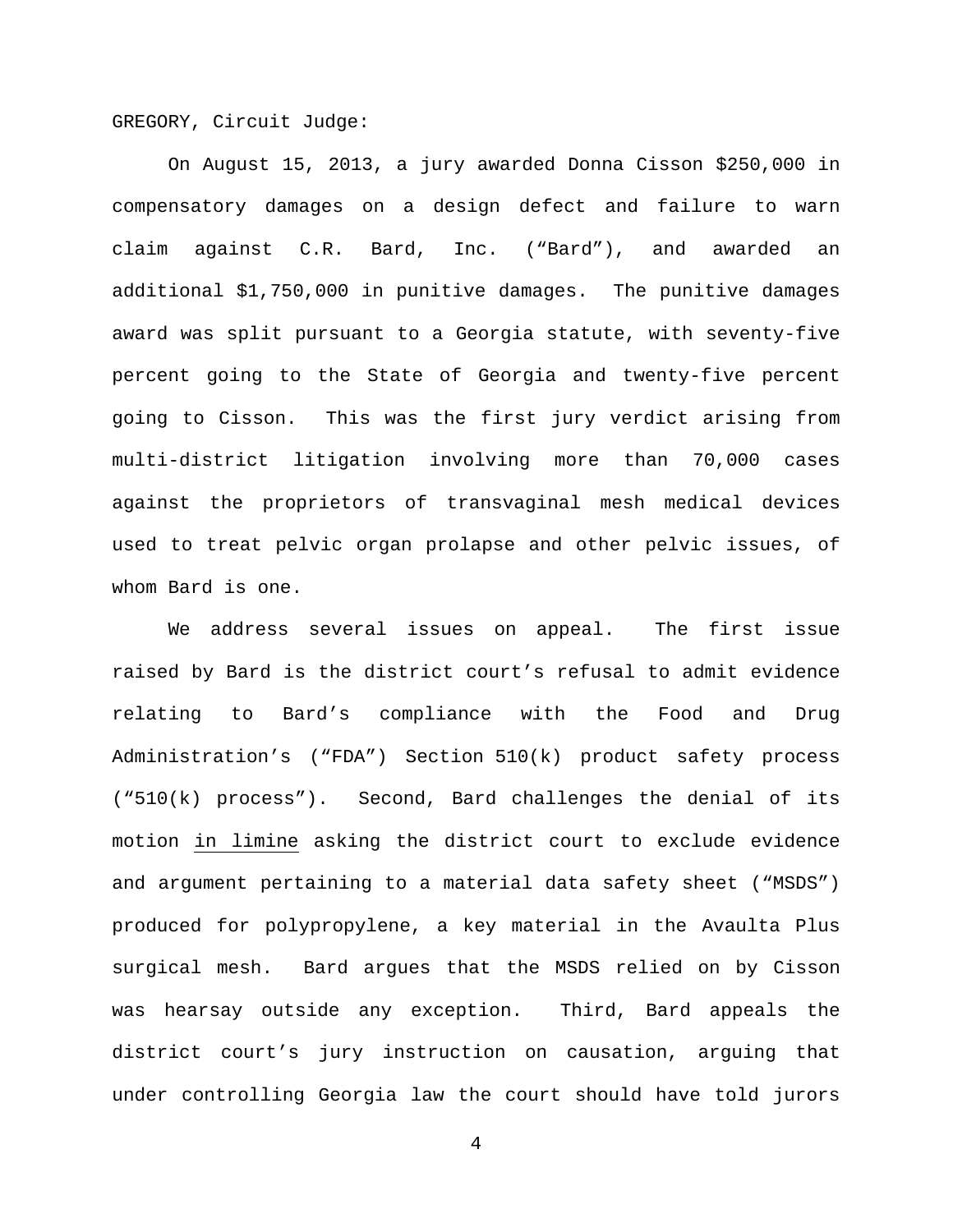that causation must be demonstrated by expert testimony stated to a reasonable degree of medical probability. Bard also argues that, as a matter of law, the evidence Cisson presented to prove causation was insufficient to meet this more rigorous standard. Bard's final challenge on appeal is to the constitutionality of the punitive damages award, which it argues is excessive and in violation of the Due Process Clause. In a cross-appeal, Cisson argues that the district court committed constitutional error by failing to find that the Georgia split-recovery statute violates the Takings Clause. For the reasons that follow, we affirm the district court on all issues.

## I.

Cisson was implanted with the Avaulta Plus, a transvaginal mesh medical device developed and marketed by Bard, on May 6, 2009, to address pelvic organ prolapse and stress urinary incontinence. The surgery was performed by Dr. Brian Raybon, a physician who had provided input to Bard during the development of the Avaulta Plus and who trained other physicians to use the device. Prior to her procedure, Cisson received warnings about a number of risks that could result from the surgical implant and signed a consent form acknowledging these warnings. Three months after the surgery, Cisson's doctor diagnosed "an adhesion band" of scar tissue running across her vagina that was taut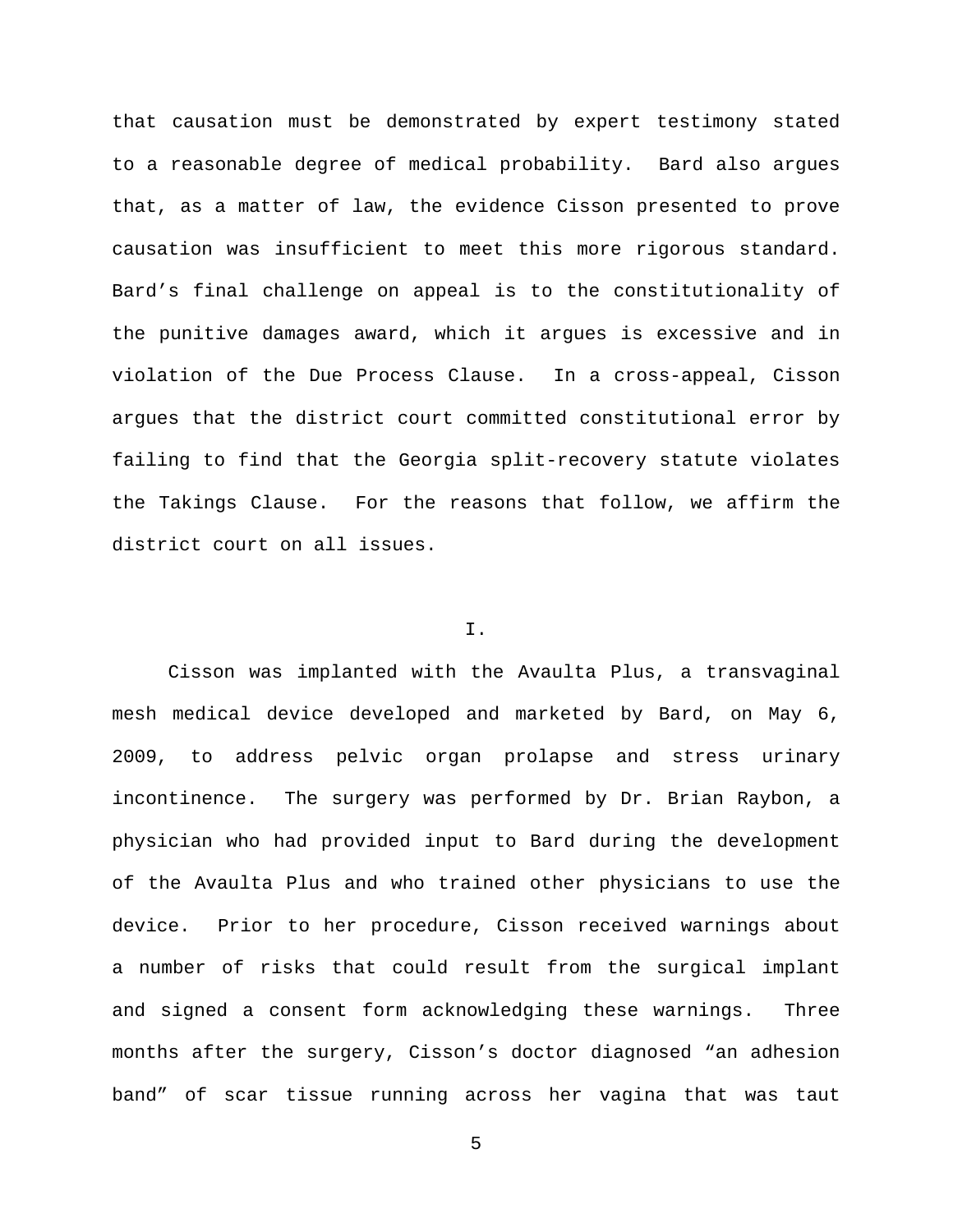like a "banjo string" and was causing Cisson pain. Dr. Raybon resected the mesh, which involved cutting out a thick band of scar tissue and mesh encased in the tissue. Three weeks after the resection surgery, Cisson returned to Dr. Raybon who said she was healing well and should return in a year. Instead, a few months later, Cisson went to a different doctor who referred her to Dr. John Miklos. Dr. Miklos explanted the Avaulta Plus from Cisson's body, although complete removal of the mesh was not possible.

Complaining that the surgical mesh marketed by Bard caused ongoing "loss of sexual feeling" and "severe pain with intercourse and otherwise," Cisson filed a lawsuit against Bard in March 2011 in the Northern District of Georgia. Bard already faced suits from other claimants dating back to 2009, and the Judicial Panel for Multidistrict Litigation had begun transferring these cases to the Southern District of West Virginia in 2010. In re Avaulta Pelvic Support Sys. Prods. Liab. Litig., 746 F. Supp. 2d. 1362 (J.P.M.L 2010). Cisson's suit was added to these and would later become the first to reach a jury verdict.

On June 4, 2013, Bard won summary judgment on Cisson's claims for negligent inspection, marketing, packaging and selling, manufacturing defect, and breach of warranty. The district court allowed claims for design defect, failure to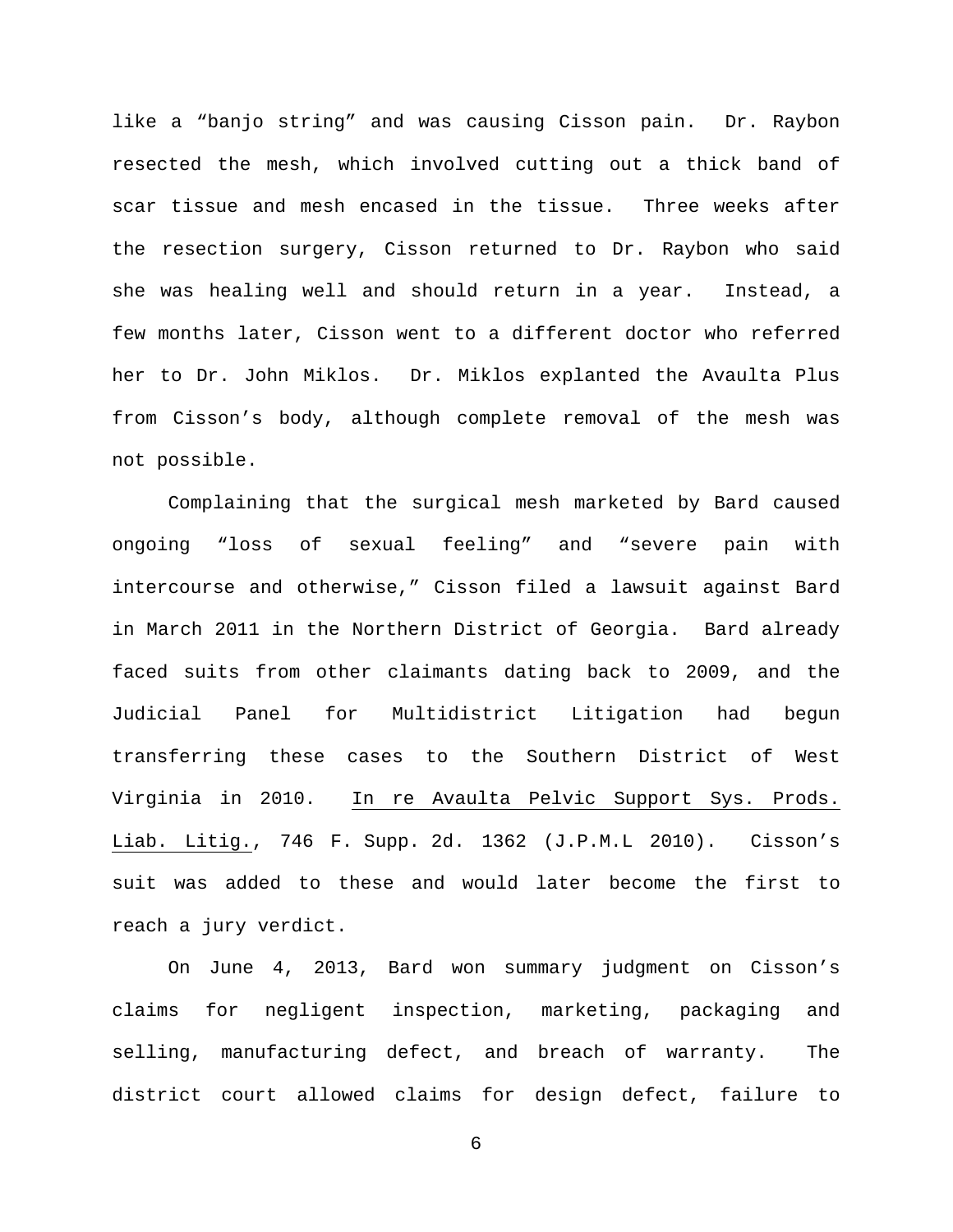warn, and loss of consortium to proceed to trial. During the trial, Cisson focused both her design defect and failure to warn claims on several alleged dangers presented by the Avaulta Plus. Expert witnesses were brought to testify that the design of the device's arms, used to anchor the Avaulta Plus inside a patient's body, resulted in ongoing pain to a patient as long as the device was implanted. Experts also testified that the pores in the mesh component of the Avaulta Plus were too small and that the mesh was subject to shrinking after implantation, with the result being a rigid scar plate and increasing tension on internal tissue. Cisson's experts further testified that polypropylene, from which the monofilament used in the Avaulta Plus mesh was made, may be attacked by the patient's body, causing inflammation of the tissue and degradation of the mesh. Slides were presented to the jury that Cisson's expert, Dr. Bernd Klosterhalfen, testified showed the polypropylene of the Avaulta Plus in Cisson's body was being attacked, causing a scar plate to form.

Beyond presenting evidence that the Avaulta Plus had caused her injuries, Cisson also painted a picture of Bard as ignoring, and at times hiding from others, the warning signs that its product could cause injuries. There was substantial argument regarding a MSDS Bard received from Phillips Sumika Polypropylene Company ("Phillips"), the corporation that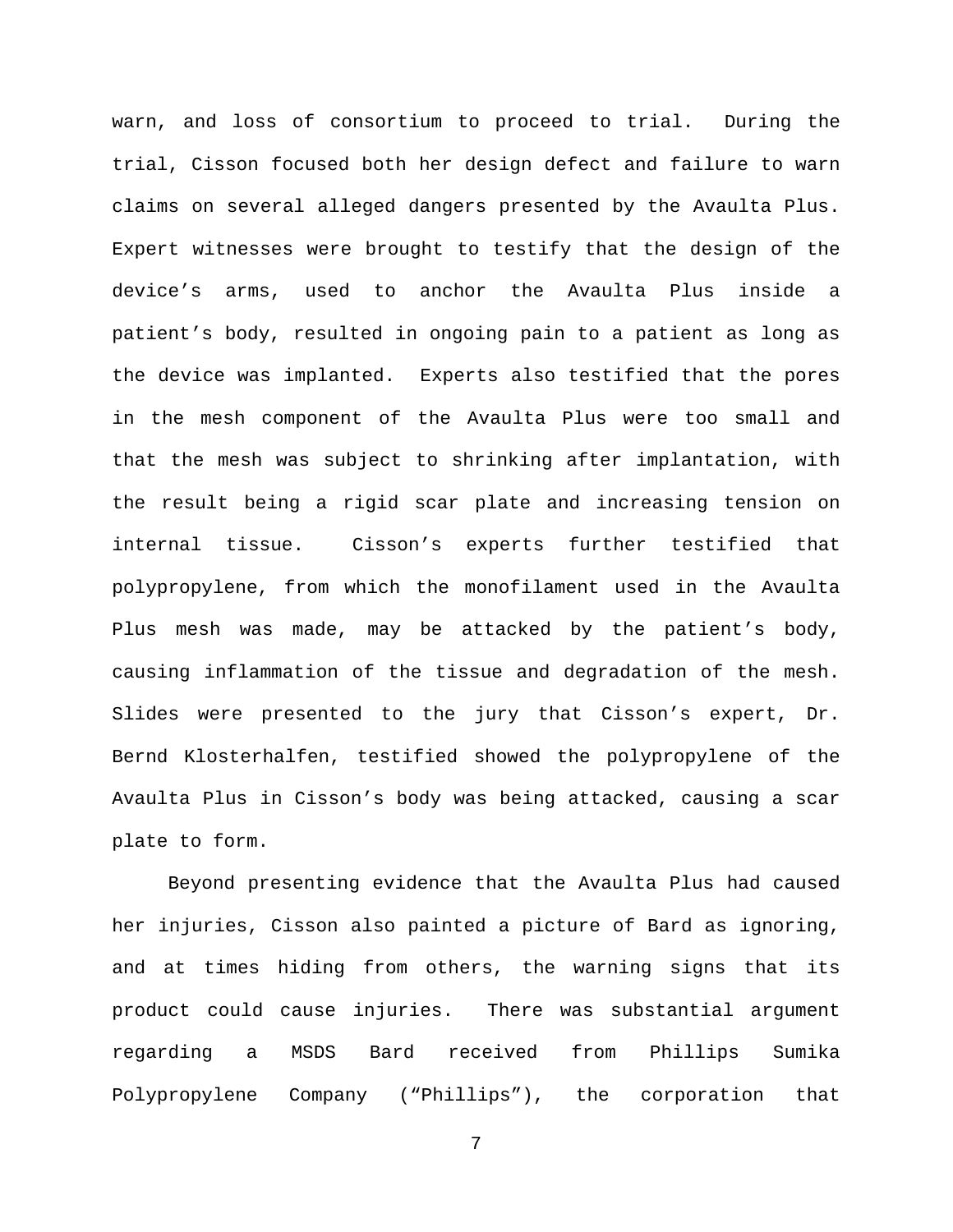manufactured the polypropylene pellets used to extrude the Avaulta Plus mesh. The MSDS contained an explicit warning that polypropylene should not be used in short- or long-term human implantations. Internal e-mails showed that Bard executives knew about the MSDS, and that they sought to prevent their monofilament suppliers from learning of the warning. In addition to raising its hearsay objection to the MSDS, Bard countered that polypropylene had been used for decades in clinical settings and that the warning was with respect to polypropylene pellets, not to the extruded monofilament used in the Avaulta Plus.

Bard argued to the jury that its product was similar to the Avaulta Classic—a predecessor surgical mesh device that Bard contended had been safely used for years—and that it had taken appropriate steps to ensure biocompatibility and product safety. Bard argued to the judge (on evidentiary motions) that it was unfair to allow Cisson to attack its product's safety while Bard was prevented from presenting evidence that it complied with the FDA's 510(k) process.

The jury ultimately credited Cisson's evidence, awarding damages for the design defect and failure to warn claims. The jury returned a verdict for Bard on the consortium claim. Bard timely noted this appeal.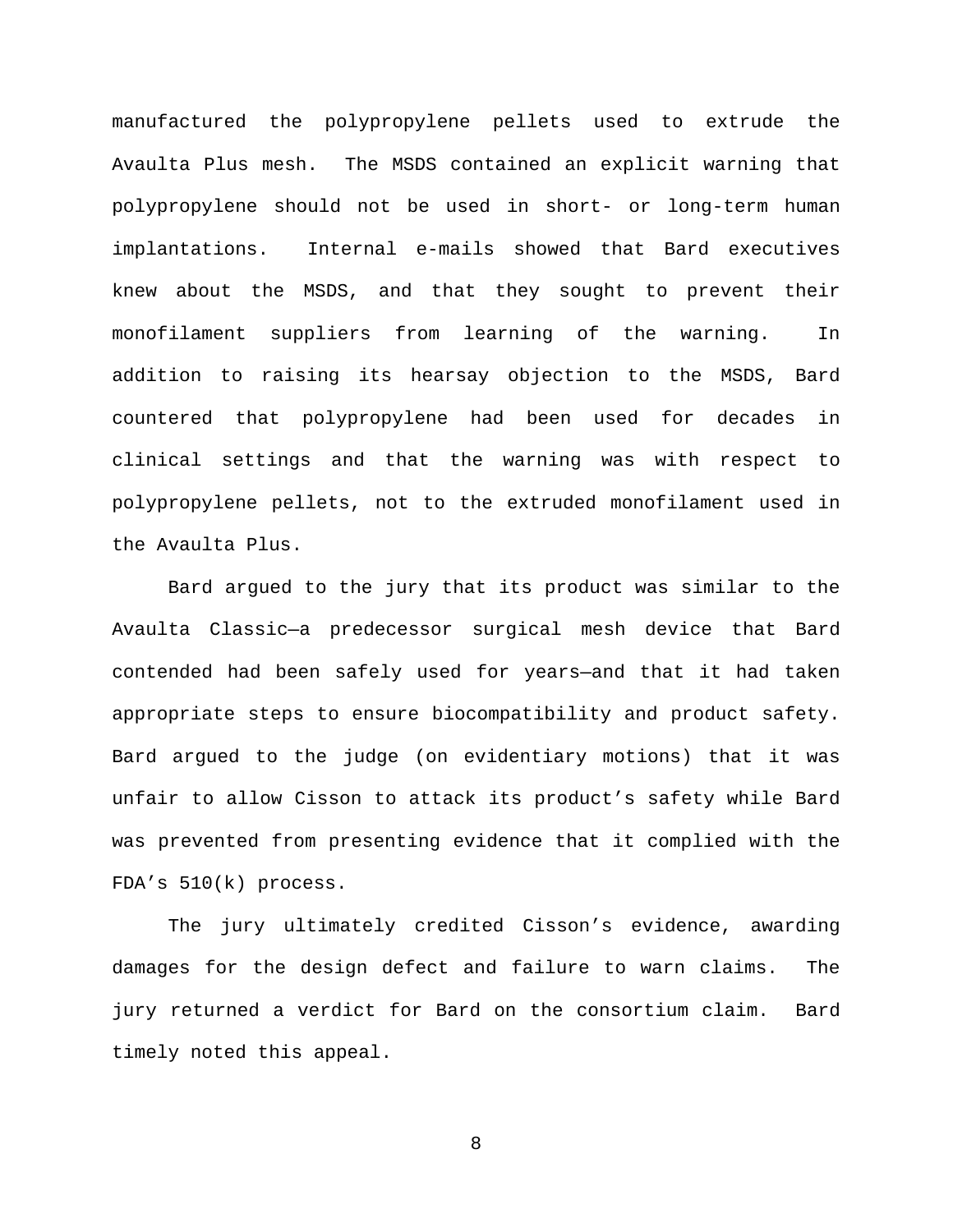Bard's first claim on appeal is that the district court abused its discretion by granting Cisson's motion in limine asking the court to exclude all evidence that Bard had complied with the FDA's 510(k) process. Bard sought to admit the evidence to show that its conduct was reasonable. Bard argued that this was relevant to its defense to the design defect claim under Georgia's product liability case law, as well as to the question of punitive damages. The district court excluded the evidence under Federal Rule of Evidence 402 for lack of relevance, and under Rule 403 for being substantially more prejudicial than probative. We affirm the court's ruling based on Rule 403 and therefore need not address its reliance on Rule 402.[1](#page-8-0)

<span id="page-8-0"></span> $1$  We also need not address Bard's contention that state law, rather than federal, controls the question-at least not at any<br>great length. Because this is a diversity case, the "general Because this is a diversity case, the "general rule" is that federal courts apply state substantive law and federal procedural law. Hottle v. Beech Aircraft Corp., 47 F.3d 106, 109 (4th Cir. 1995). As procedural rules, the Federal Rules of Evidence control over conflicting state evidentiary<br>rules in diversity cases. Id. Only where a state evidentiary Only where a state evidentiary rule is "bound-up" with substantive state policy will it control over the federal rule. Id. at 110. This is not such a case.

First, Bard fails to point to a state evidentiary rule<br>contradicting Rule 403. Instead, Bard arques that regulatory Instead, Bard argues that regulatory compliance has been ruled relevant in numerous Georgia product liability cases. But the rulings Bard points to are just that-<br>rulings, not rules. Bard does not demonstrate that Georgia law Bard does not demonstrate that Georgia law requires evidence of regulatory compliance to be admitted in all (Continued)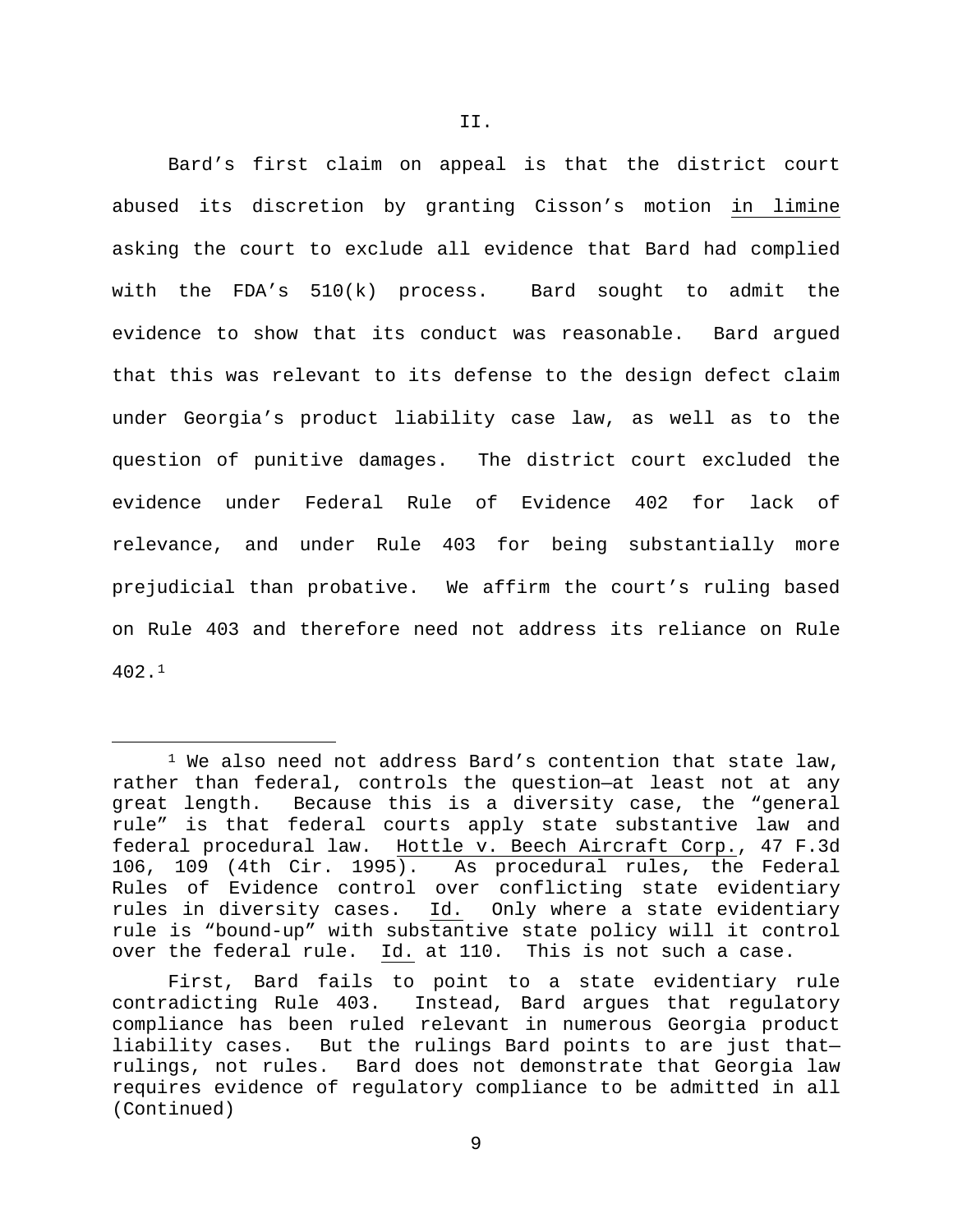Although Rule 403 will "generally favor admissibility," United States v. Wells, 163 F.3d 889, 896 (4th Cir. 1998), district courts are granted "broad discretion" to decide "whether the probative value of evidence is substantially outweighed by the danger of unfair prejudice, misleading the jury, or confusion of the issues," Minter v. Wells Fargo Bank, N.A., 762 F.3d 339, 349 (4th Cir. 2014). "[E]xcept under the most 'extraordinary' of circumstances, where that discretion has been plainly abused," this Court will not overturn a trial court's Rule 403 decision. United States v. Simpson, 910 F.2d 154, 157 (4th Cir. 1990) (quoting United States v. Heyward, 729 F.2d 297, 301 n.2 (4th Cir. 1984)) (internal quotation marks omitted).

Cisson's claim for design defect is controlled by Georgia product liability law. Georgia uses a "risk-utility" test for product liability claims, requiring the trial court to "evaluate

Ĩ.

cases regardless of probative value or prejudicial effect, so there is no competing rule.

Second, Bard fails to demonstrate that the alleged rule is sufficiently "bound-up" with substantive state policy. Regulatory compliance is one of at least thirteen non-exclusive factors Georgia courts consider under the risk-utility test-<br>hardly a cornerstone of the state's product liability a cornerstone of the state's product jurisprudence. Ga. Suggested Pattern Jury Instruction, Vol. I: Civil Cases § 62.650 (5th ed. 2015).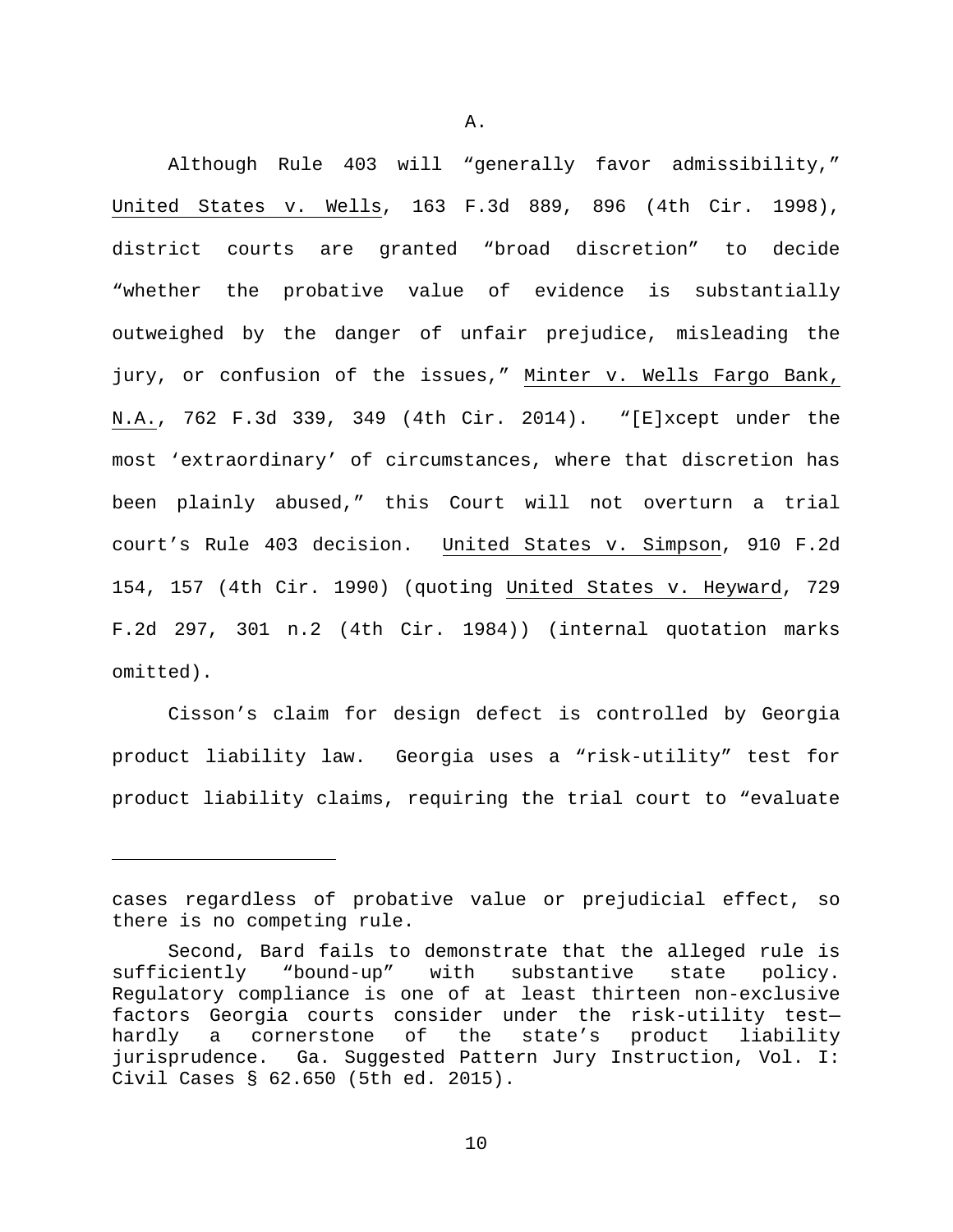design defectiveness under a test balancing the risks inherent in a product design against the utility of the product so designed." Banks v. ICI Americas, Inc., 450 S.E.2d 671, 674 (Ga. 1994). This test includes some reliance on "negligence principles," and "incorporates the concept of 'reasonableness,' i.e., whether the manufacturer acted reasonably in choosing a particular product design, given the probability and seriousness of the risk . . . , the usefulness of the product in that condition, and the burden on the manufacturer to . . . eliminate the risk." Id. at 673-74. Bard argues that compliance with the 510(k) process was important to its design defect defense because it shows that the company's conduct was reasonable.

Assuming without deciding that the 510(k) compliance evidence is relevant, under Georgia's risk-utility test the probative value of that evidence must depend on the extent to which the regulatory framework safeguards consumer safety. The 510(k) process allows some medical devices to avoid the strict safety testing requirements imposed by the Medical Device Amendments ("MDA") to the Federal Food, Drug, and Cosmetic Act, so long as the device is "substantially equivalent" to a pre-1976 device already in use at that time. See Medtronic, Inc. v. Lohr, 518 U.S. 470, 493 (1996). Thus, devices approved under the 510(k) process "may be marketed without premarket approval" as would be required by the MDA, although they "are subject to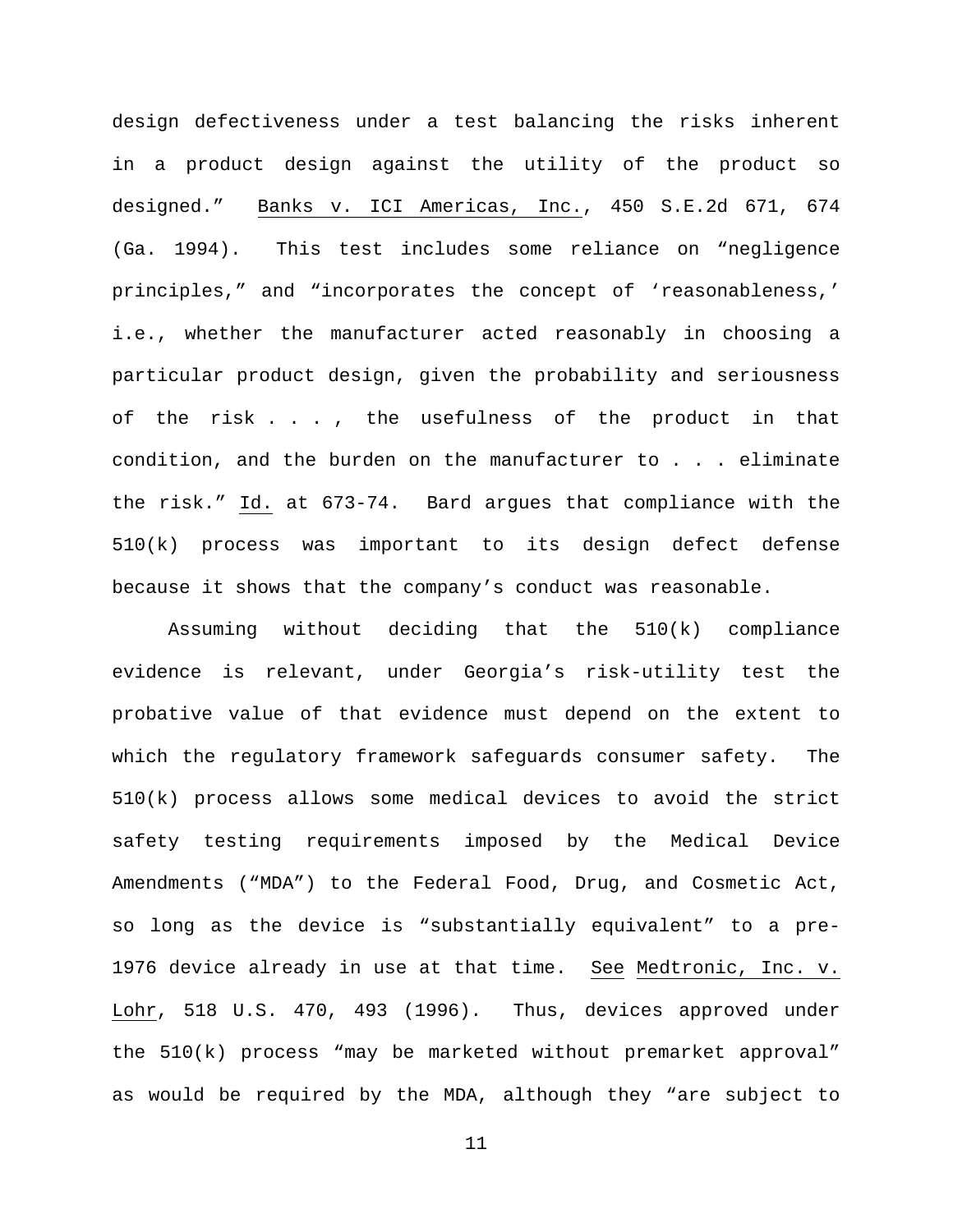'special controls . . . that are necessary to provide adequate assurance of safety and effectiveness.'" Talley v. Danek Med., Inc., 179 F.3d 154, 160 (4th Cir. 1999) (quoting 21 U.S.C.  $\S$  360c(a)(1)(B)). In this respect, although the process is certainly not a rubber stamp program for device approval, it does operate to exempt devices from rigorous safety review procedures.

While some courts have found evidence of compliance with the 510(k) equivalence procedure admissible in product liability cases, the clear weight of persuasive and controlling authority favors a finding that the 510(k) procedure is of little or no evidentiary value. The Supreme Court has regarded product clearance accomplished through the 510(k) process as "a qualification for an exemption rather than a requirement." Riegel v. Medtronic, Inc., 552 U.S. 312, 322 (2008). This is in part because the "process impose[s] no requirements with respect to the design of the device." Duvall v. Bristol-Myers-Squibb Co., 103 F.3d 324, 329 (4th Cir. 1996). "Thus, even though the FDA may well examine  $510(k)$  applications . . . with a concern for the safety and effectiveness of the device," the agency's clearance rests only on whether the device is "substantially equivalent to one that existed before 1976" before allowing it "to be marketed without running the gauntlet of the [MDA premarket approval] process." Lohr, 518 U.S. at 493-94.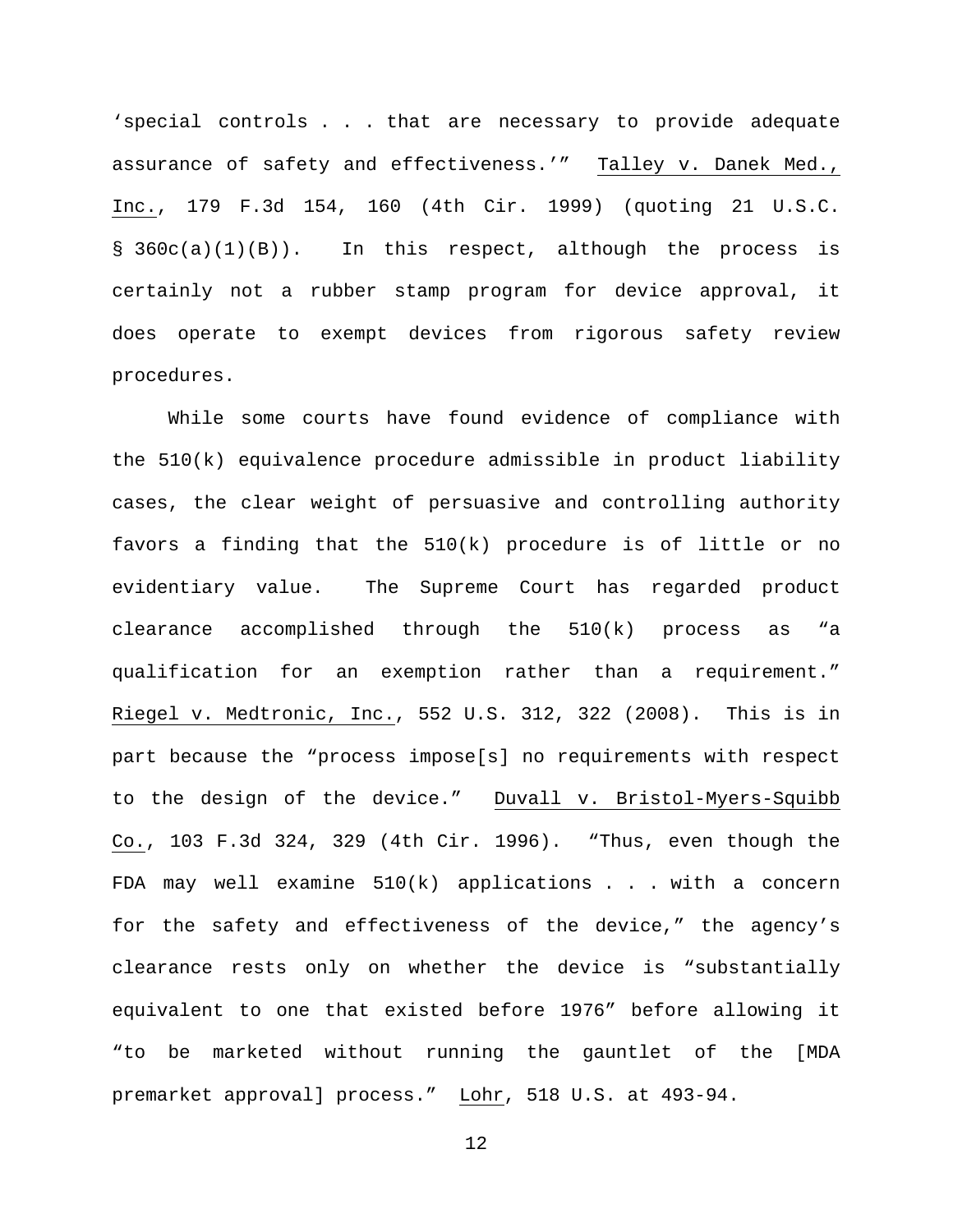Bard points out that much of this precedent stems from the Supreme Court's decision in Lohr, and argues that the case and its progeny should not be controlling here. Bard argues that because Lohr held only that state common law claims were not preempted by the MDA and the 510(k) process, id., and not that compliance with the 510(k) process was inadmissible as evidence to refute such claims, it is an inapposite precedent. However, the Supreme Court held that state law product liability claims were not preempted because the 510(k) does not amount to a safety regulation requiring device producers to meet any established design standards. Id. The entire analysis turned on the Court's finding that "the  $\S$  510(k) exemption process was intended to . . . maintain the status quo with respect to the marketing of existing medical devices and their substantial equivalents," not impose new requlatory requirements on devices. Id. at 494. Numerous courts, including this one, have relied on that reasoning in cases over the past two decades, and at a minimum the Supreme Court's statements about the 510(k) process (repeated most recently in 2008) are very persuasive as to whether and how compliance speaks to the relative safety of a device.

Nor is Bard helped by FDA statements claiming that "the principles of safety and effectiveness underlie the substantial equivalence determination" that is the heart of the 510(k)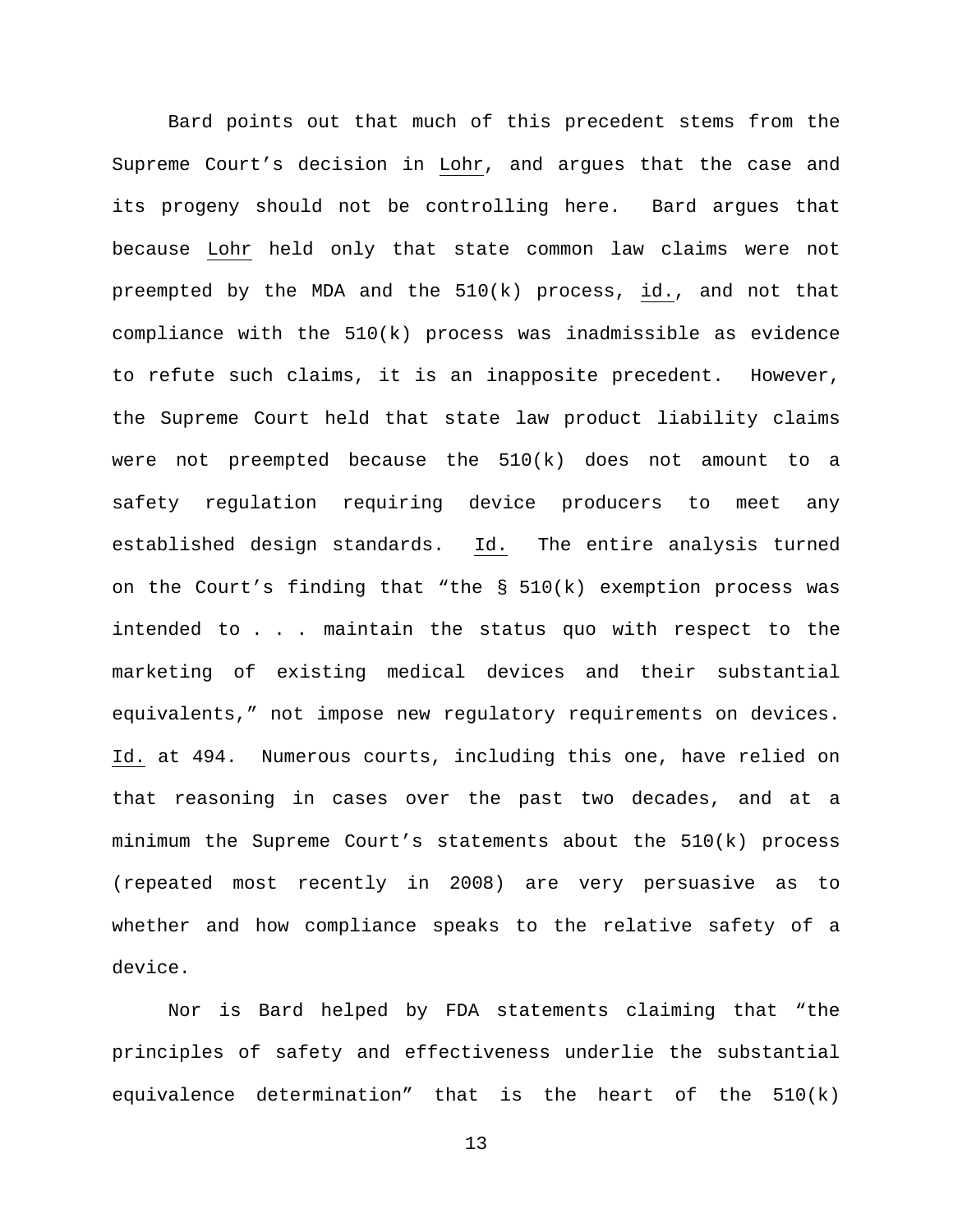review process. 2014 Guidance for Industry and Staff: The 510(k) Program: Evaluating Substantial Equivalence in Premarket Notifications 6. Such statements merely show that the FDA believes an equivalence determination is sufficient to "provide a reasonable assurance of safety and effectiveness," id. at 7, but this was also the case when the Supreme Court found the 510(k) process insufficiently tied-up with safety to preempt state tort actions, Lohr, 518 U.S. at 493-94, and again when the Court called the process an "exemption" and not a safety "requirement," Riegel, 552 U.S. at 322. Bald assertions by the FDA do little to alter the analysis of the basic question: How much information does  $510(k)$  clearance provide a jury about the safety of the underlying product, and is the value of this information substantially outweighed by the possibility of prejudice in a particular case?

Turning, then, to the district court's ruling, it is clear that the court did not abuse its discretion by excluding Bard's evidence of 510(k) clearance. In one of several related rulings, the court stated that bringing in such evidence would result in a "mini-trial" about (1) the strengths and weaknesses of the process and (2) whether Bard had in fact made all of the disclosures it should have made during the process. Bard's evidence would have initiated a battle of experts: Bard was prepared to characterize the review process as "thorough" and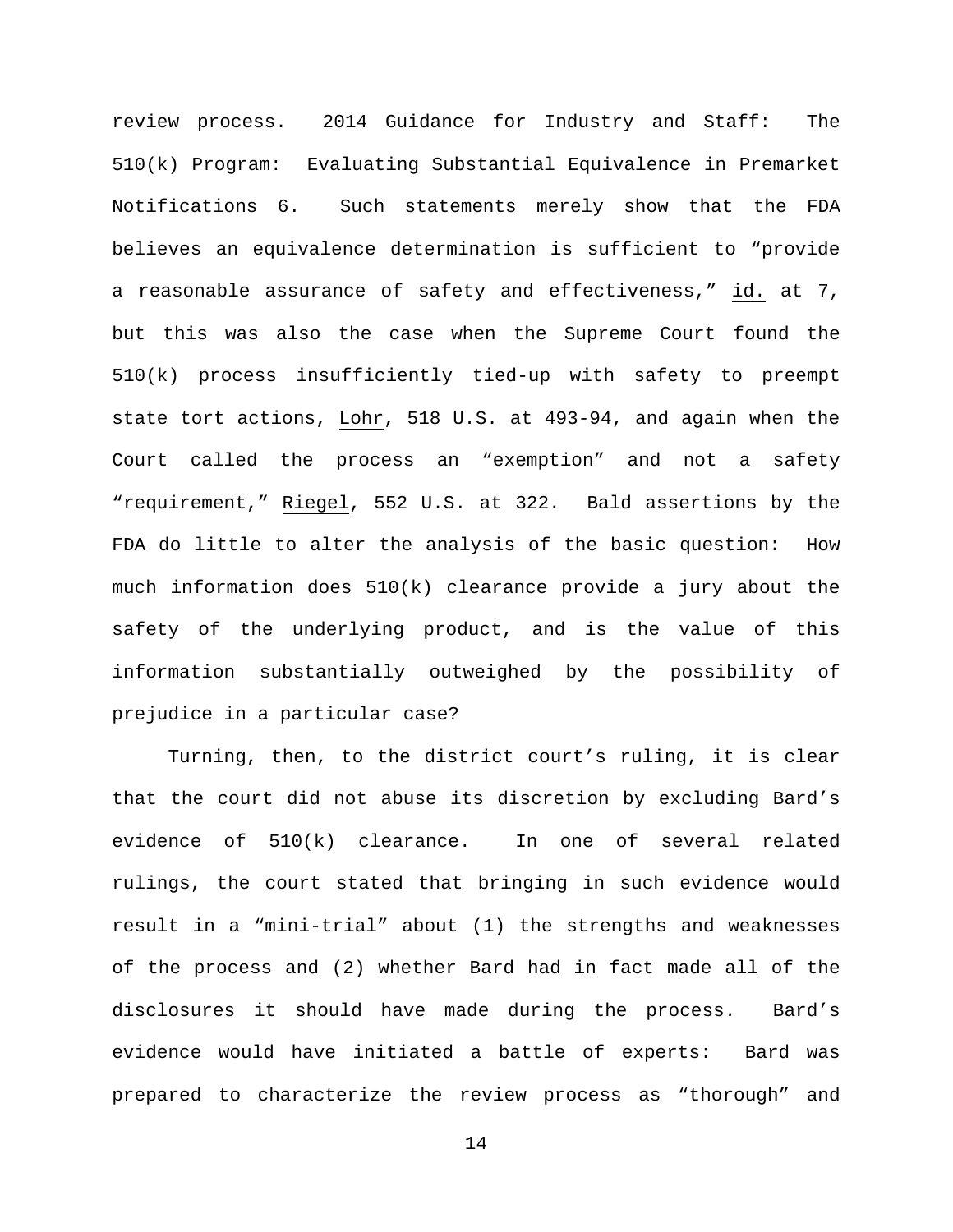"robust" and the FDA's clearance of the Avaulta Plus as "an affirmative safety . . . decision" based on "specific safety and efficacy findings." JA 613-15. Cisson was prepared to argue, as she has done before this Court, that these characterizations wildly inflate the significance of the process, and that in any event Bard failed to make necessary disclosures to the FDA.

All of this, the district court reasoned, presented "the very substantial dangers of misleading the jury and confusing the issues." JA 1251. The court expressed concern that subjecting the jury to many hours, and possibly days, of complex testimony about regulatory compliance could lead jurors to erroneously conclude that regulatory compliance proved product safety. In other words, having a "mini-trial" could easily inflate the perceived importance of compliance and distract the jury from the central question before it—whether Bard's design was unreasonable based on any dangers it posed versus the costs required to avoid them. While 510(k) clearance might, at least tangentially, say something about the safety of the cleared product, it does not say very much that is specific. The vast majority of courts have said so, and having been thoroughly briefed not only by the parties but by several amici, we say so again today. As such, the district court did not abuse its discretion when it determined that allowing the 510(k) evidence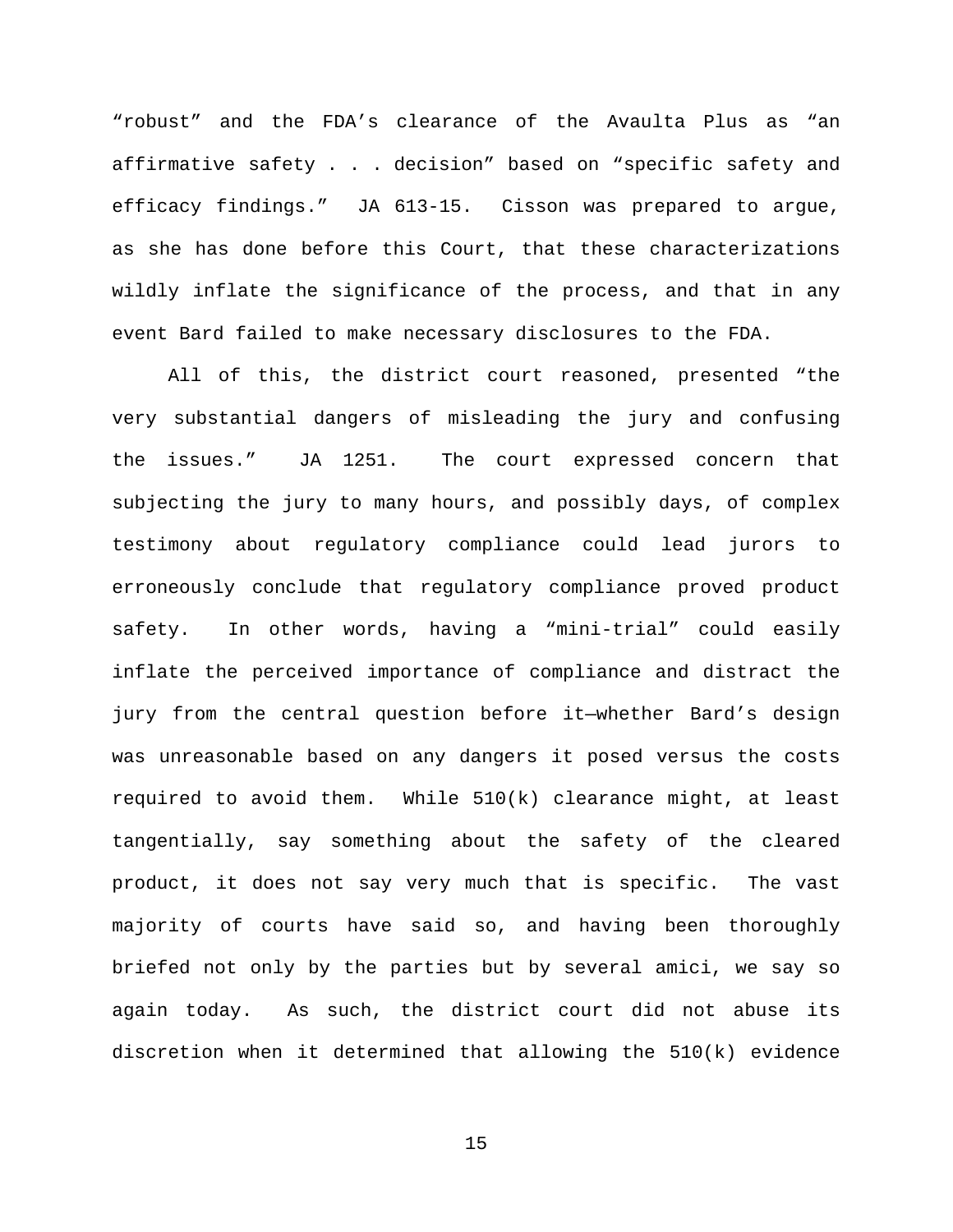in on the question of design defect would be substantially more prejudicial than probative.

### B.

Bard also argues that evidence of 510(k) compliance would have been particularly relevant on the question of punitive damages. Under Georgia law, punitive damages are available where there is "clear and convincing evidence" of "willful misconduct, malice, fraud, wantonness, oppression, or that entire want of care which would raise the presumption of conscious indifference to consequences." Ga. Code Ann. § 51-12- 5.1(b). And Georgia courts have noted that regulatory "compliance does tend to show" this high willfulness standard has not been met. Barger v. Garden Way, Inc., 499 S.E.2d 737, 743 (Ga. App. 1998).

Although the question remains one of federal, not state, evidentiary law, federal courts are not likely to disagree with the Georgia courts that evidence regarding regulatory compliance (or non-compliance) is often relevant to the willfulness inquiry. See Restatement (Third) of Torts, Prod. Liab. § 4. Nevertheless, Bard's argument is ultimately unpersuasive. While such evidence may be relevant, the compliance at issue in this case was, at most, minimally so. Again, the 510(k) process has been repeatedly characterized as something less than a safety requirement, gaining the applicant an exemption from regulation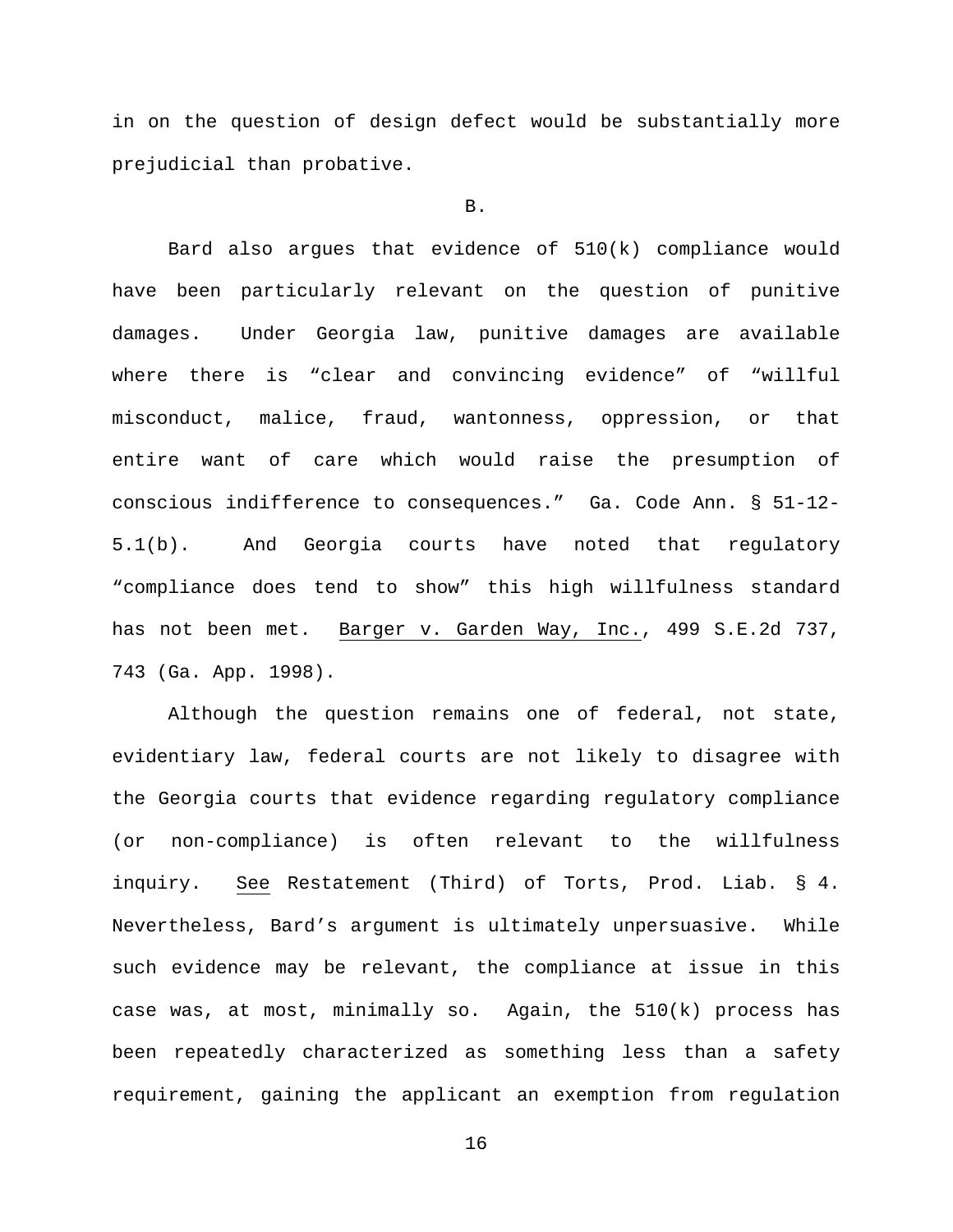rather than subjecting the applicant to regulation. Riegel, 552 U.S. at 322; see also Almy v. Sebelius, 679 F.3d 297, 308 (4th Cir. 2012); Rodriguez v. Stryker Corp., 680 F.3d 568, 574 (6th Cir. 2012) ("The  $510(k)$  process does not comment on safety."). Thus, the decision to pursue 510(k) clearance was a choice to minimize the burden of compliance, potentially cutting in favor of punitive damages. See Anastasi v. Wright Med. Tech., Inc., 16 F. Supp. 3d. 1032, 1036-37 (E.D. Mo. 2014) (finding that defendant chose the FDA 510(k) process to "avoid the safety reviews, including clinical trials, required for pre-market approval under FDA regulations"). As such, the district court is entitled to put 510(k) evidence before the jury, but it is not obligated to do so. The court was within its discretion to determine that the value of putting the controversy over the 510(k) process, and Bard's compliance or non-compliance with that process, before the jury was substantially outweighed by the likelihood of confusing the issues and misleading the jury.

## C.

This Court does not reach the district court's ruling that the 510(k) evidence could be excluded as irrelevant under Rule 402 because the evidence was properly excluded under Rule 403. The district court's Rule 403 ruling implicitly indicates that even if the evidence is relevant, it is insufficiently relevant to warrant admission. We agree that the district court was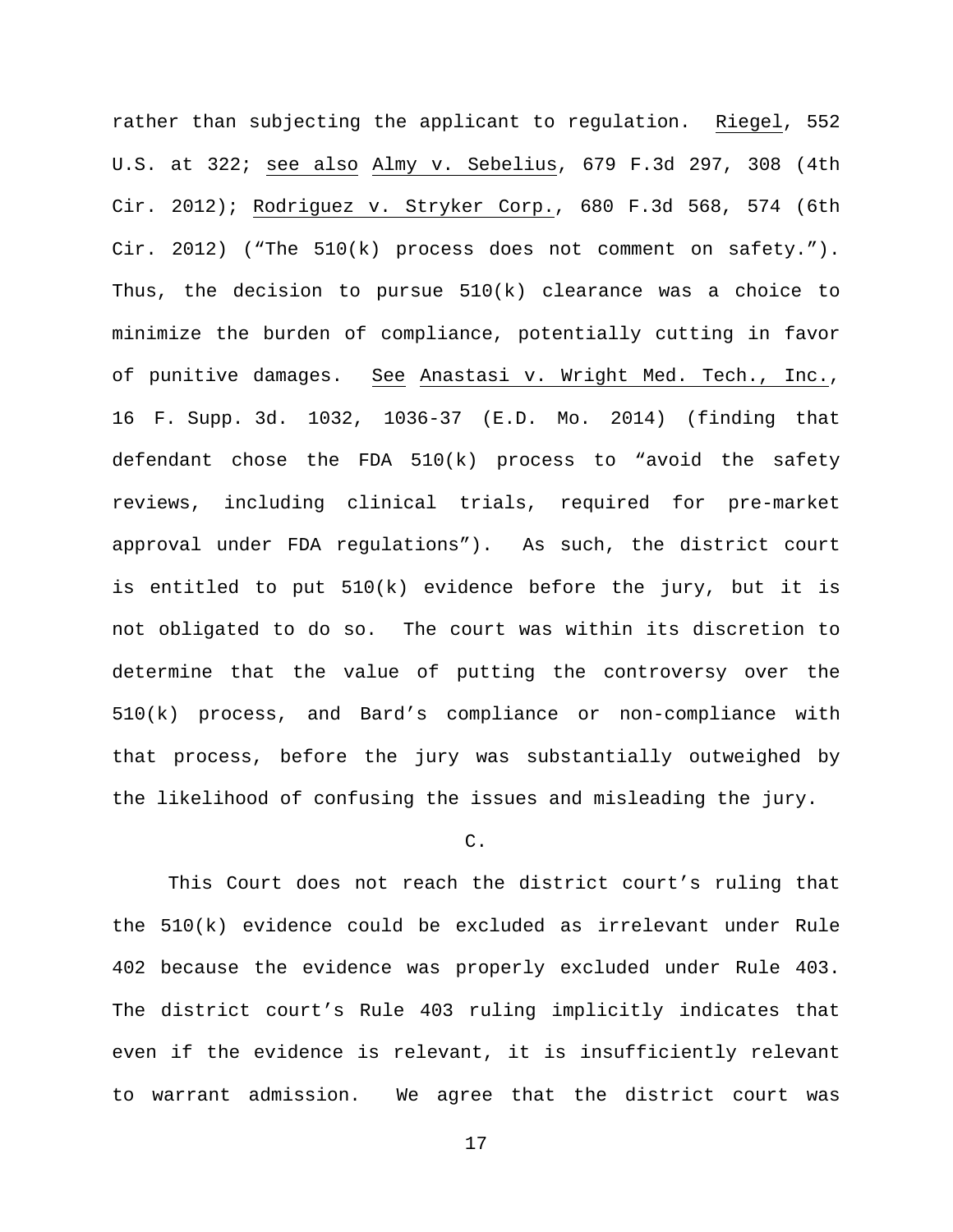within its discretion in denying admission of the evidence using the lower standard in Rule 403, and therefore decline to address the more difficult question presented by the Rule 402 ruling.

# III.

The second issue on appeal is whether the district court erred when it overruled Bard's hearsay objections to the admission of a MSDS pertaining to polypropylene, a material used in the construction of the Avaulta Plus implanted in Cisson's body. There is, of course, a presumption that hearsay will not be admitted into evidence in federal courts. Fed. R. Evid. 802. The MSDS in question in this case read in pertinent part as follows:

MEDICAL APPLICATION CAUTION: Do not use this . . . material in medical applications involving permanent implantation in the human body . . . . Do not use this . . . material in medical applications involving brief or temporary implantation in the human body or contact with internal body fluids or tissues, unless the material has been provided directly from<br>[Phillips] under an agreement which expressly agreement which expressly acknowledges the contemplated use.

# JA 4826.

The district court accepted Cisson's argument that the MSDS could come in as non-hearsay for the limited purpose of showing that the statement was made and that Bard was aware of it. The court also ruled, sua sponte, that the MSDS was admissible for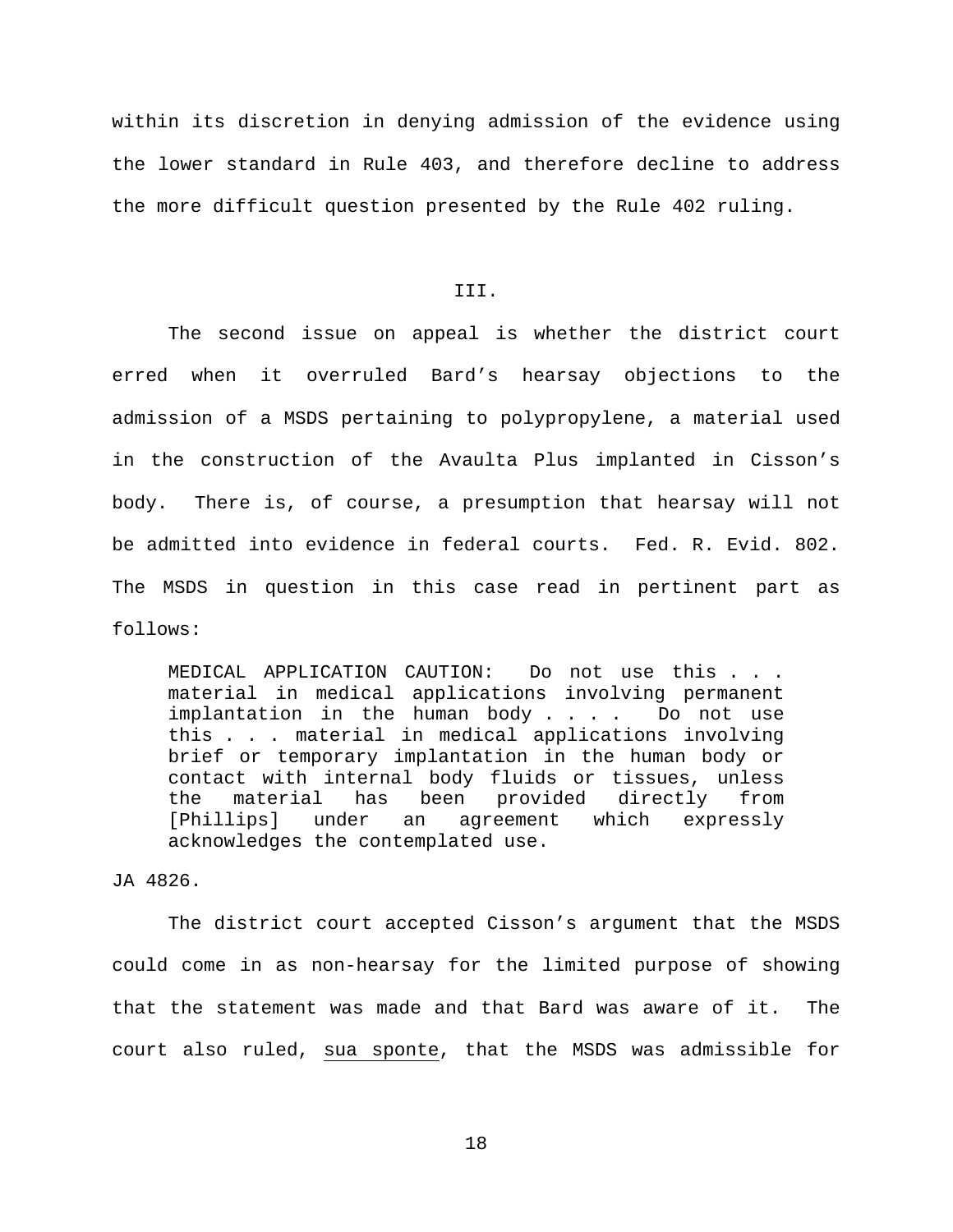its truth under the hearsay exceptions contained in Federal Rules of Evidence 803(17), 803(18), and 807.

We review the district court's applications of the hearsay rules, like applications of all Federal Rules of Evidence, for abuse of discretion, and its interpretations of such rules de novo. Precision Piping & Instruments, Inc. v. E.I. du Pont de Nemours & Co., 951 F.2d 613, 619 (4th Cir. 1991). Doing so, we reverse the district court's rulings as to the hearsay exceptions. However, we affirm the decision to admit the evidence as non-hearsay, finding that any use of the evidence by the plaintiff that went beyond the limited purpose for which it was admitted as non-hearsay resulted in harmless error and was not prejudicial to Bard's defense.[2](#page-18-0)

### A.

Rule 803(17), titled "Market Reports and Similar Commercial Publications," creates an exception to the prohibition on hearsay for "market quotations, lists, directories, or other

<span id="page-18-0"></span> $2$  Cisson argues that Bard waived its right to attack the MSDS rulings on appeal by failing to continually object. Bard, however, was relieved of this obligation by Rule 103(b) once the court had "definitively" ruled on the matter. Fed. R. Evid. 103(b). Cisson also argues that Bard waived this attack by introducing earlier versions of the MSDS for discussion by its witnesses, but this, of course, was in response to the district court overruling Bard's several objections to admission of the Once a court has definitively decided evidence can come in, the opposing party must be allowed to defend against that evidence without losing its otherwise well-preserved objection.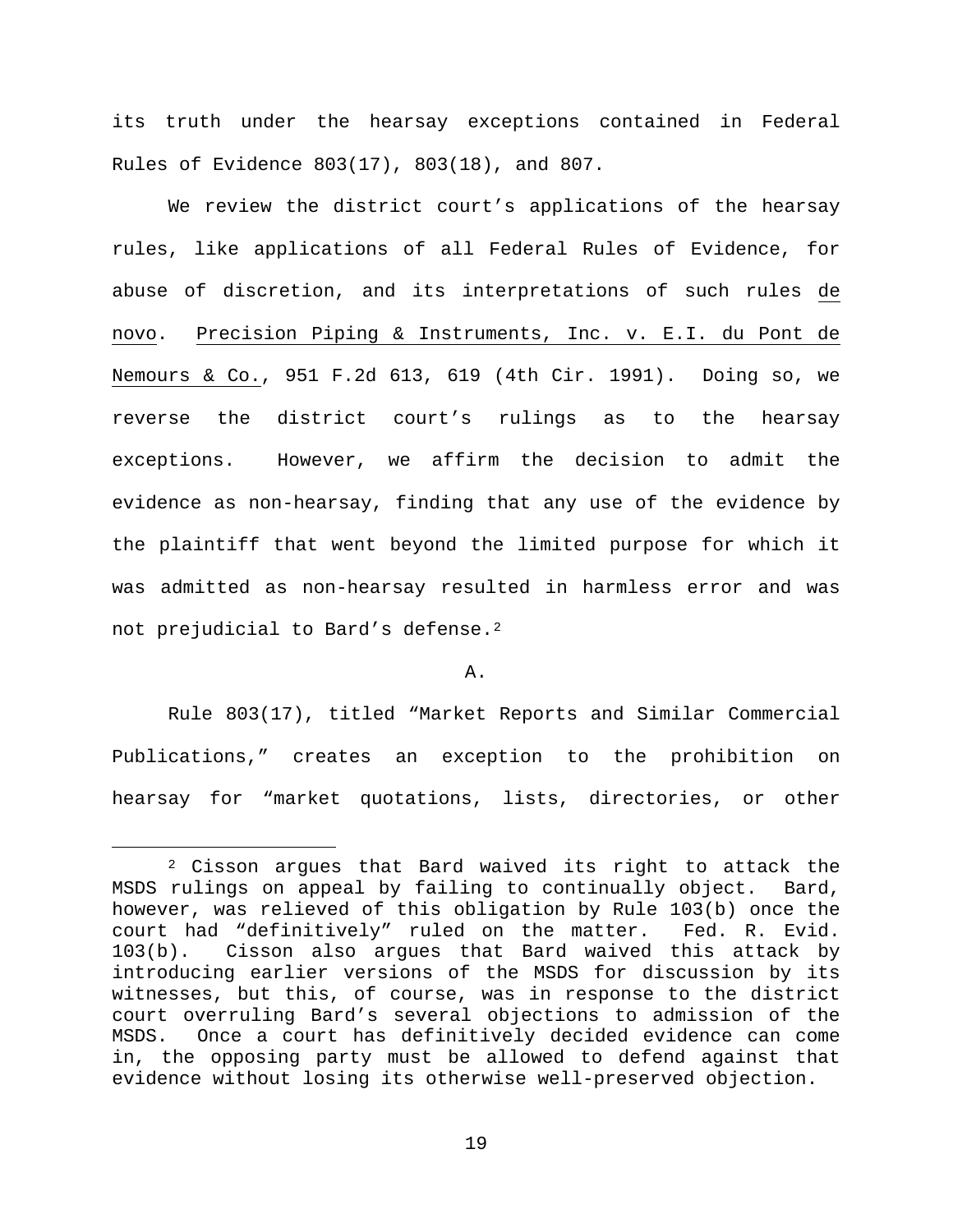compilations that are generally relied on by the public or by persons in particular occupations." Fed. R. Evid. 803(17). The district court ruled that the MSDS qualified as an "other compilation" within this exception. We disagree.

The district court's ruling relied on its interpretation of the term "other compilation" in Rule 803(17). A question of interpretation going to the scope of the rule is reviewed de novo. See Precision Piping, 951 F.2d at 619. Our analysis is guided by ejusdem generis, a statutory canon of interpretation holding that where a statute contains an exemplary list of objects to which it applies, a general term that follows specific ones will be limited in its meaning by the more specific terms that preceded it. Circuit City Stores, Inc. v. Adams, 532 U.S. 105, 114-15 (2001). The district court's reliance on the general term—"other compilations"—concluding Rule 803(17)'s exemplary list makes the canon applicable.

The narrower terms listed by the rule—"market quotations, lists, directories"—are items that recite established factual information. In general, a MSDS might contain similarly factual information. But in this case, Cisson sought to use a portion of the MSDS that was not factual but rather operated as a warning and disclaimer of liability for the self-interested issuing party. The warning from Phillips that polypropylene should not be used in human implants was an opinion the company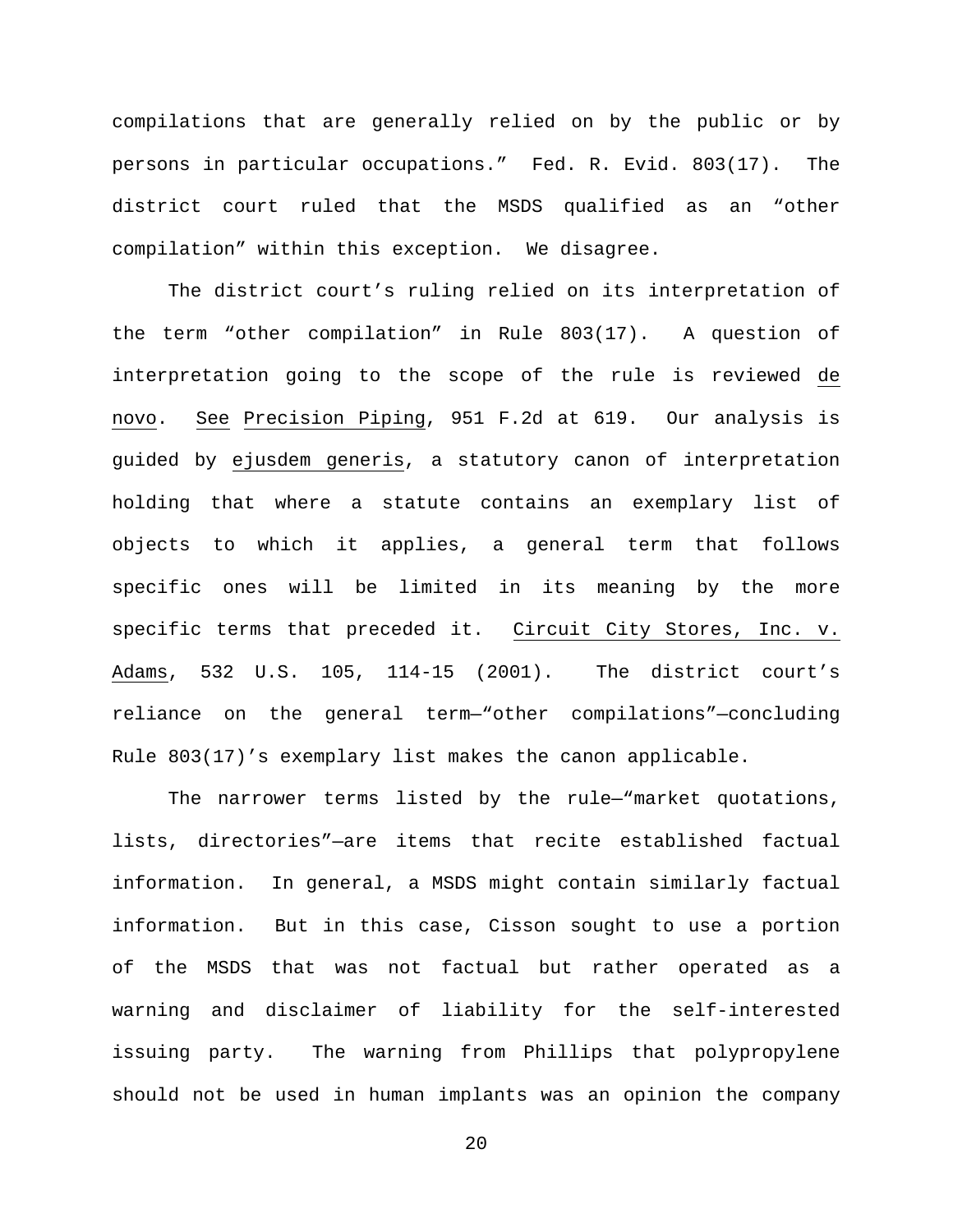issued within the MSDS for self-interested reasons, and it therefore bears no resemblance to the factual, list-type documents enumerated in Rule 803(17).

An advisory note to Rule 803(17) states that "[t]he basis of trustworthiness" for evidence admitted under the exception should be "the motivation of the compiler to foster reliance by being accurate." Fed. R. Evid. 803(17), advisory comm. note (1972). Disclaimers of the sort in the MSDS are not typically so motivated, being intended instead to prevent any use of a product that might create a liability. Cisson has offered no proof or argument that the disclaimer warrants the same presumption of reliability afforded to market quotations and directories, and a disclaimer clearly lacks the hallmarks of reliability that make market reports an exception. The district court therefore erred in holding the MSDS admissible for its truth under Rule 803(17).

#### B.

Rule 803(18), titled "Statements in Learned Treatises, Periodicals, or Pamphlets," creates an exception to the prohibition on hearsay when a statement in such publications is (1) "called to the attention of an expert witness on crossexamination or relied on by the expert on direct examination"; (2) the reliability of that statement is established "by the expert's admission or testimony, by another expert's testimony,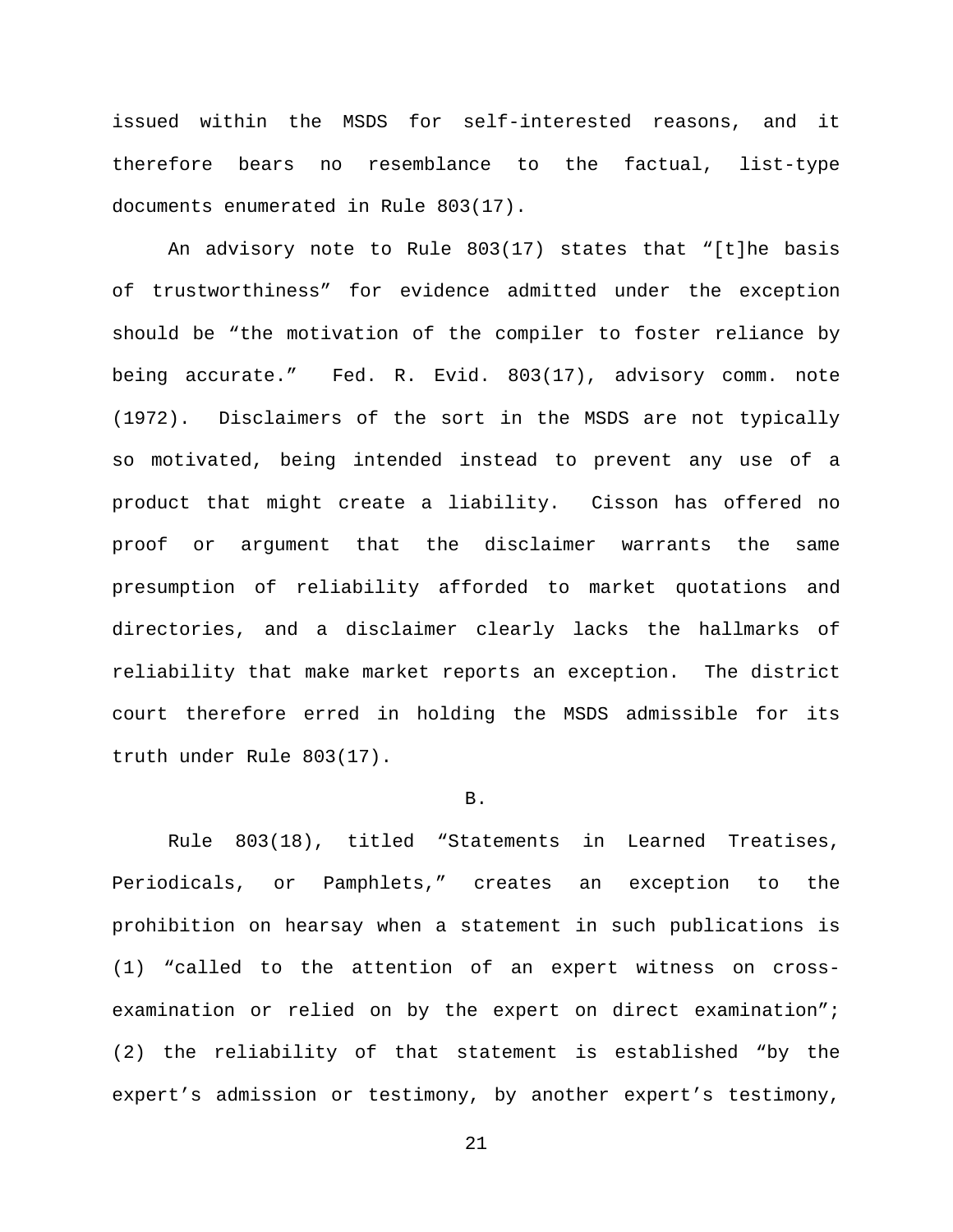or by judicial notice"; and (3) the statement is read into evidence rather than being received as an exhibit. Fed. R. Evid. 803(18). The district court ruled, again sua sponte, that the MSDS could come in for the truth of the matter asserted as a "pamphlet" within the exception. Again, we disagree. We review this application of Rule 803(18) for abuse of discretion.

The MSDS, as used in this case, does not meet any of the rule's three facial requirements. First, it was not "relied on by [an] expert on direct examination," nor was it "called to the attention of an expert witness on cross-examination": Cisson's expert witnesses did not address the MSDS, and Bard's witnesses attacked the MSDS on direct examination. Second, the publication was not "established as a reliable authority" for the same reasons—because Cisson's witnesses did not address the MSDS and Bard's witnesses attacked it, no witness testifying at trial ever sought to demonstrate the reliability of the MSDS. $3$ Finally, Cisson introduced the MSDS as an exhibit rather than having it read into evidence as required by the rule. Fed. R. Evid. 803(18). Therefore, without addressing whether the MSDS presented in this case could have qualified as a "pamphlet," we

<span id="page-21-0"></span> <sup>3</sup> Nor did the district court invoke judicial notice to establish the reliability of the MSDS. The reliability of the MSDS warning was clearly in dispute at trial, and judicial notice would have been improper.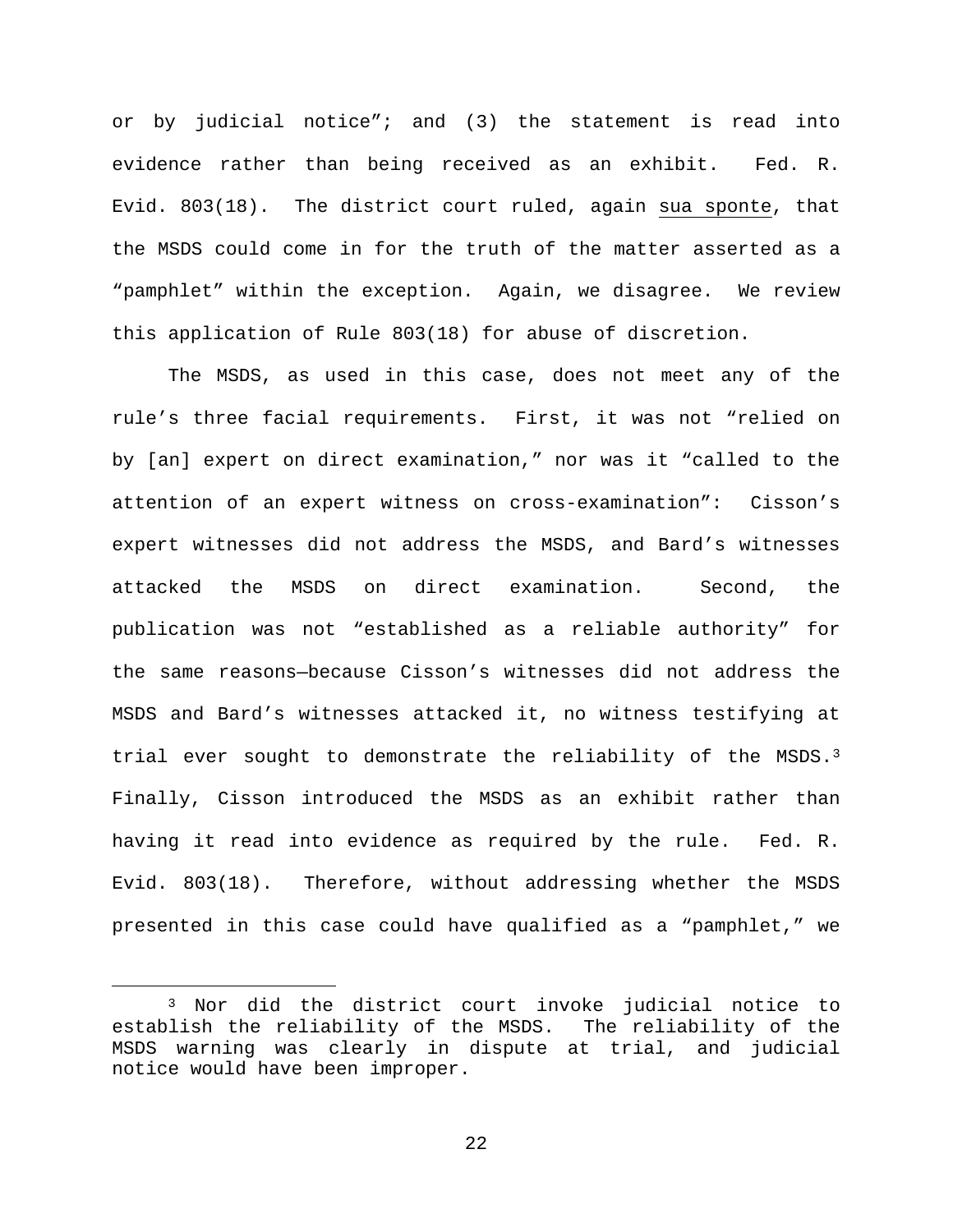find that the district court abused its discretion by admitting it under Rule 803(18) because the reliability of the evidence was not established according to the rule's requirements.

C.

Rule 807, titled the "Residual Exception," creates a hearsay exception for certain statements not covered by any exceptions in Rule 803 or 804. Fed. R. Evid. 807. For a statement to come under this exception it must contain "circumstantial guarantees of trustworthiness," be used to prove "a material fact," and be "more probative on the point for which it is offered than any other evidence" available through "reasonable efforts." Id. We review the district court's application of the rule here for an abuse of discretion, noting however that the residual hearsay exception "was meant to be invoked sparingly." Heyward, 729 F.2d at 299 (quotation marks omitted).

As discussed in more detail below, the MSDS was hardly the best evidence available that polypropylene was potentially dangerous for human implantation. The relative dangers of polypropylene in pellet and monofilament form was an issue that received substantial attention from both parties' experts who themselves relied on studies, reports, empirical evidence, and tissue sample slides evidencing Ms. Cisson's particular pathology. The warning in the MSDS, on the other hand, was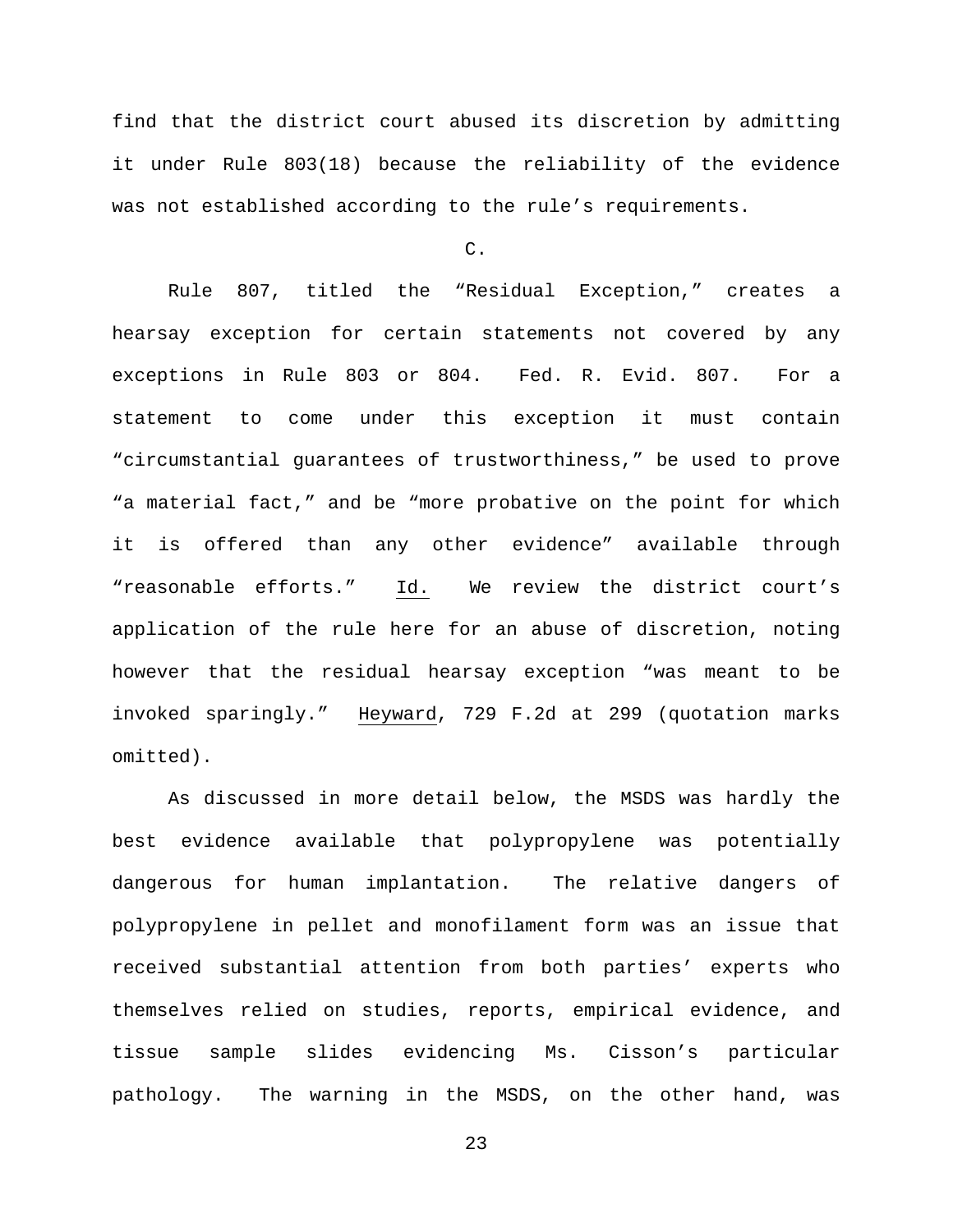nothing more than an assertion made by the self-interested manufacturer of polypropylene that the product should not be implanted in humans. The MSDS made no attempt to explain why polypropylene might be dangerous or how Phillips had come to this conclusion. Because there was ample other evidence available to address polypropylene's viability as a material for surgical implants, we find that the district court abused its discretion in finding, again sua sponte, that the MSDS could come in for its truth under Rule 807.

D.

Having reviewed and reversed the district court's several sua sponte rulings that the MSDS could come in for its truth under various hearsay exceptions, we now turn to Cisson's original rationale for offering the MSDS: that it was not offered as hearsay. Cisson argued, and the district court agreed, that the warning in the MSDS would not be hearsay if it was offered to show only that Phillips made, and Bard received, the warning statement. Bard does not dispute this on appeal, but argues instead that Cisson used the MSDS for its truth during the trial and that it was therefore offered as hearsay without an exception. Having thoroughly reviewed the record we have found no reversible error, and we therefore affirm the district court's admission of the MSDS.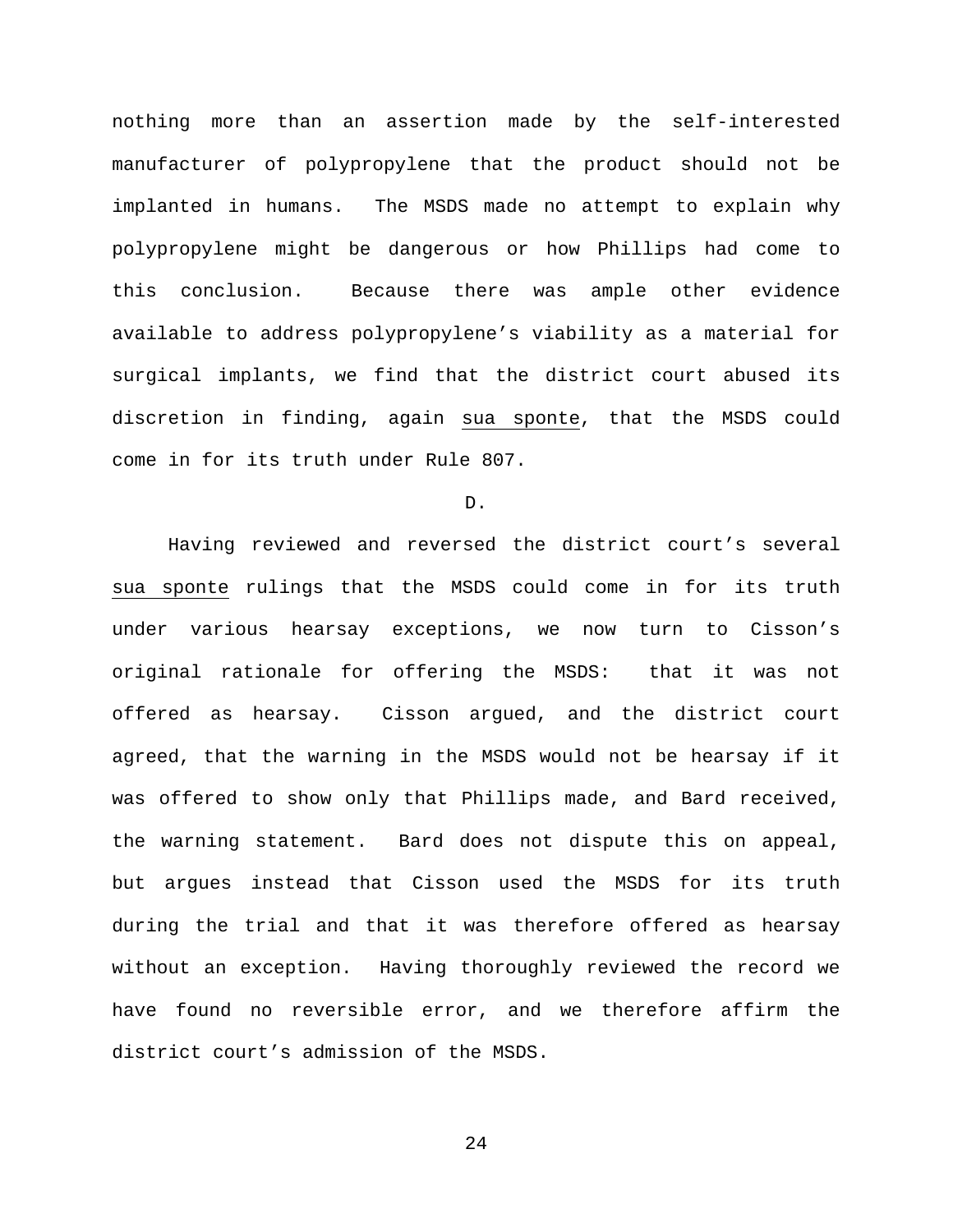"Out-of-court statements constitute hearsay only when offered in evidence to prove the truth of the matter asserted." Anderson v. United States, 417 U.S. 211, 219 (1974). A statement that would otherwise be hearsay may nevertheless be admissible if it is offered to prove something other than its truth, and this includes statements used to charge a party with knowledge of certain information. Gardner v. Q.H.S., Inc., 448 F.2d 238, 244 (4th Cir. 1971) (finding out-of-court statements admissible "to show defendants' knowledge of the harm their product could inflict, provided only that [the statements] were brought to the attention of the defendants"); see United States v. Macias-Farias, 706 F.3d 775, 781 (6th Cir. 2013). "[W]hether an out-of-court assertion is hearsay depends on its use" at trial. David F. Binder, Hearsay Handbook § 1:9 (4th ed. 2015).

Cisson originally sought to introduce the MSDS to show that Bard had received the warning from Phillips, one of many safetyrelated "red flags" she argued demonstrated Bard's knowledge that its product might be unsafe. This was used to support Cisson's argument that the company should have further investigated the safety of the Avaulta Plus rather than marketing the product immediately. Cisson insists that during the trial she did not rely on the MSDS to show that polypropylene was unsafe or to prove causation. Bard argues, however, that "[h]aving secured . . . a ruling that the MSDS was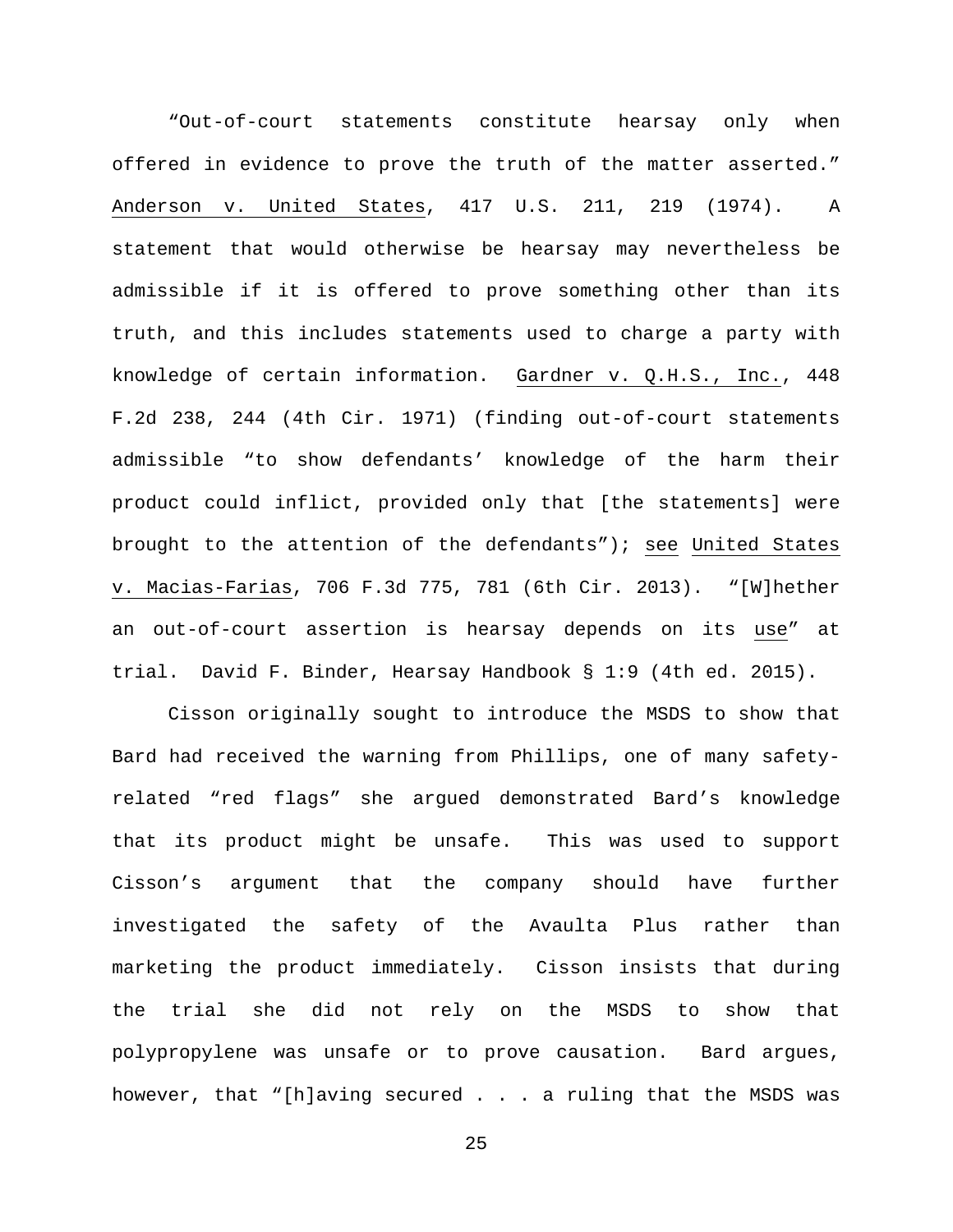admissible for its truth, Plaintiffs took full advantage of the rulings" by using the document to show that polypropylene was unsuitable for implantation and contributed to Cisson's injuries. Appellant's R. Br. 30. Cisson's position ultimately proves more convincing for two reasons. First, throughout the trial Cisson consistently limited use of the MSDS to establishing that Bard received the warning and then responded either by ignoring it or withholding it from other parties. Second, even if Cisson did at any time use the MSDS for its truth, she did so in a way that did not prejudice the defendant.

Roger Darois, Bard's Vice President of Research and Advanced Technology, was the key witness Cisson used to establish that Bard had received, and then ignored and withheld, the MSDS warning regarding human implantation. Throughout that testimony, Cisson's attorney pressed Darois on Bard's response to the warning, pointing out that (1) the company did not reach out to Phillips to clarify why the warning had been added to the MSDS in 2007 after decades of polypropylene production, (2) Bard's supplier of monofilament refused to continue supplying processed polypropylene for medical applications after it learned of the MSDS warning, and (3) Darois told Bard staff members to take steps that would prevent Phillips from learning that Bard was implanting medical devices made with polypropylene into human patients.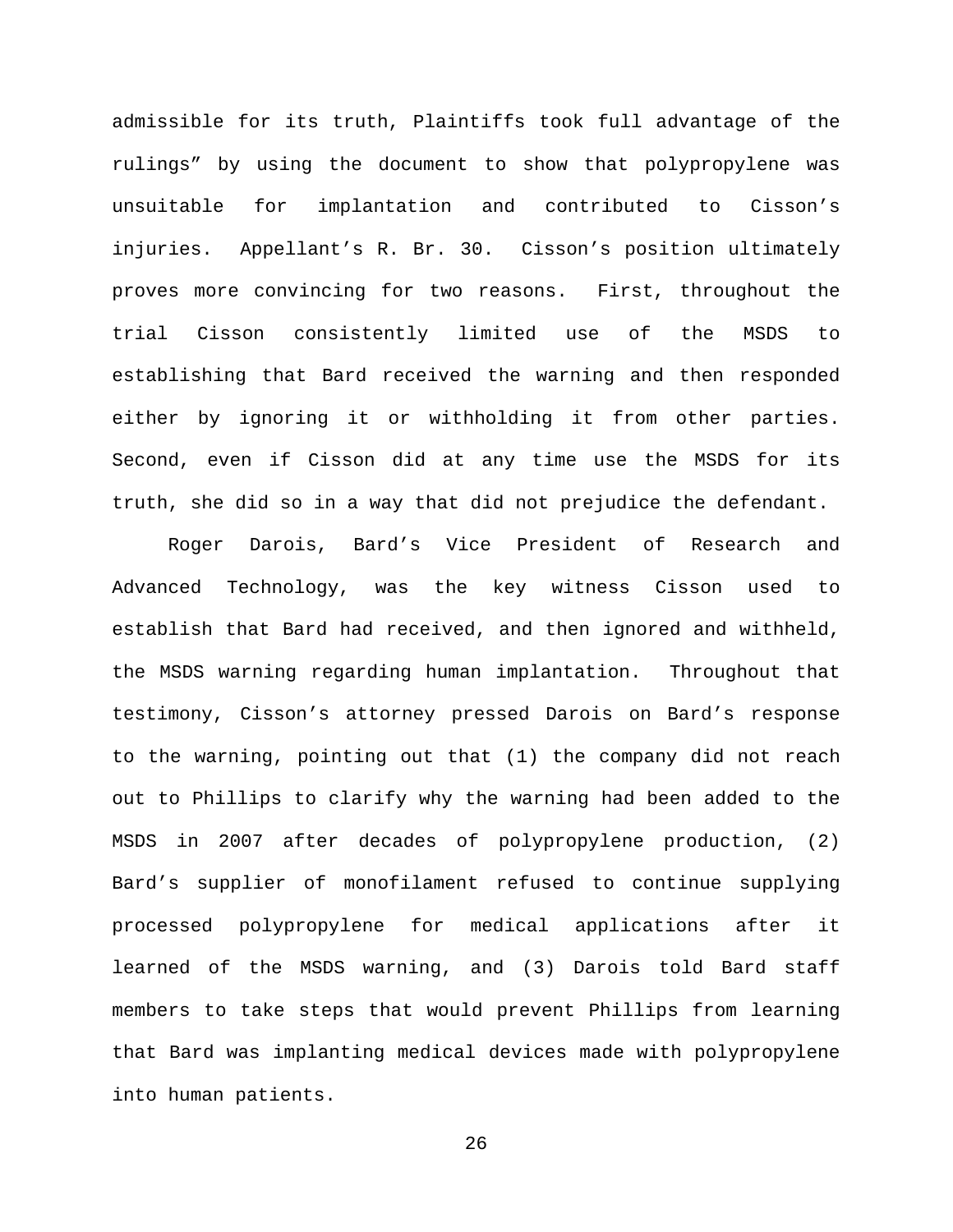As Bard pointed out in its appeal on the 510(k) issue, Georgia product liability law incorporates reasonableness principles, ICI Americas, 450 S.E.2d at 673-74, and the punitive damages standard in Georgia requires a jury to find the defendant was willful and wanton in its disregard for the safety of others, Ga. Code Ann. § 51-12-5.1(b). It seems clear that Cisson used the MSDS, at least with regard to the Darois testimony (which again was the most significant exchange involving the MSDS), to show Bard's conduct was not only unreasonable but "would raise the presumption of conscious indifference to consequences." Id. None of the questions to Darois went to proving the actual truth of the MSDS warning, that is, the testimony did not address whether polypropylene was actually dangerous or could have caused Cisson's injuries.

Bard argues that Cisson relied on the MSDS as substantive evidence of causation not only during the Darois testimony, but throughout the trial, claiming that "Plaintiffs' counsel went so far as to tell the jury that it could . . . find for Plaintiffs based solely on the MSDS." Appellant's R. Br. 30. It is first worth noting that this assertion stands in stark contrast to Bard's characterization of the MSDS testimony in its closing argument at trial:

The MSDS sheet. Think about it. Go back to your<br>notes. Think about it. Not a single witness for the notes. Think about it. Not a single witness for the plaintiff talked about the MSDS sheet. Nobody[.]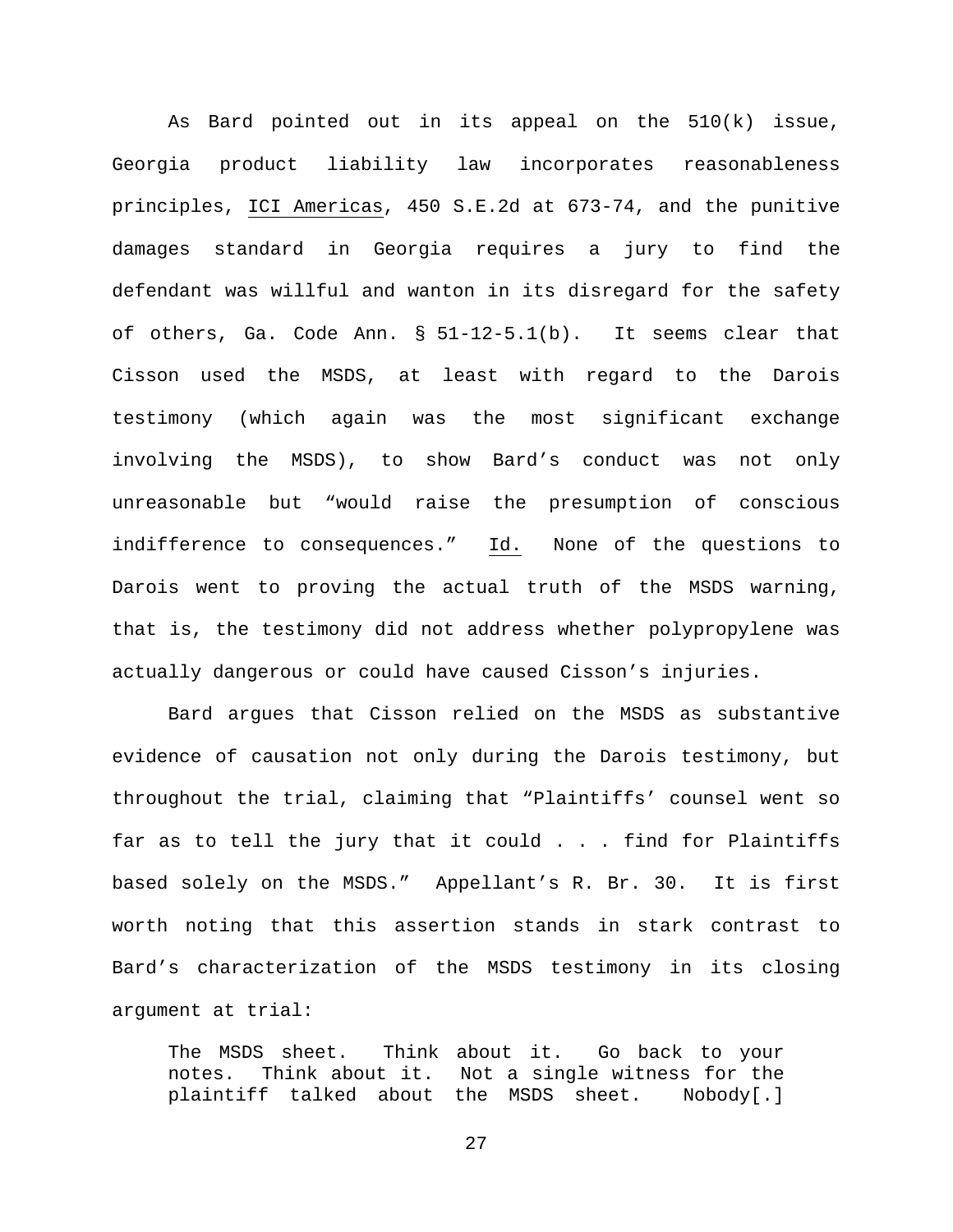. . . . [T]heir experts, Dr. Brennan and Dr. Klosterhalfen and Dr. Hoyte, they didn't talk about it. Nobody linked it up. Nobody linked this issue up.

JA 6578. At that time, Bard apparently felt that the MSDS simply had not been used in a way that could support causation, but on appeal it argues Cisson ubiquitously abused the district court's mistaken ruling that the MSDS could be used for its truth, causing an incurable prejudice to Bard. At oral argument Bard's counsel called the MSDS the "centerpiece" of Cisson's case to the jury. Oral Argument 15:05. Having reviewed a great deal of the more than 7000 pages of record before us (not only the portions cited by Bard to support its contentions, but many more pages of testimony, transcripts, exhibits, and rulings), we find Bard's characterization generally overwrought. We tend to agree instead with their earlier statements to the jury that Cisson never sought to link the MSDS to the question of causation.

There is, however, one statement made by Cisson's counsel that has given us some pause. After bringing up the MSDS during closing arguments, Cisson's trial counsel said, "Now, the interesting thing about that is you can dismiss all the experts. You can say, well, this expert is biased and that expert is biased. But Phillips Sumika, they don't have a dog in the hunt." JA 6537. On its face, the statement appears to instruct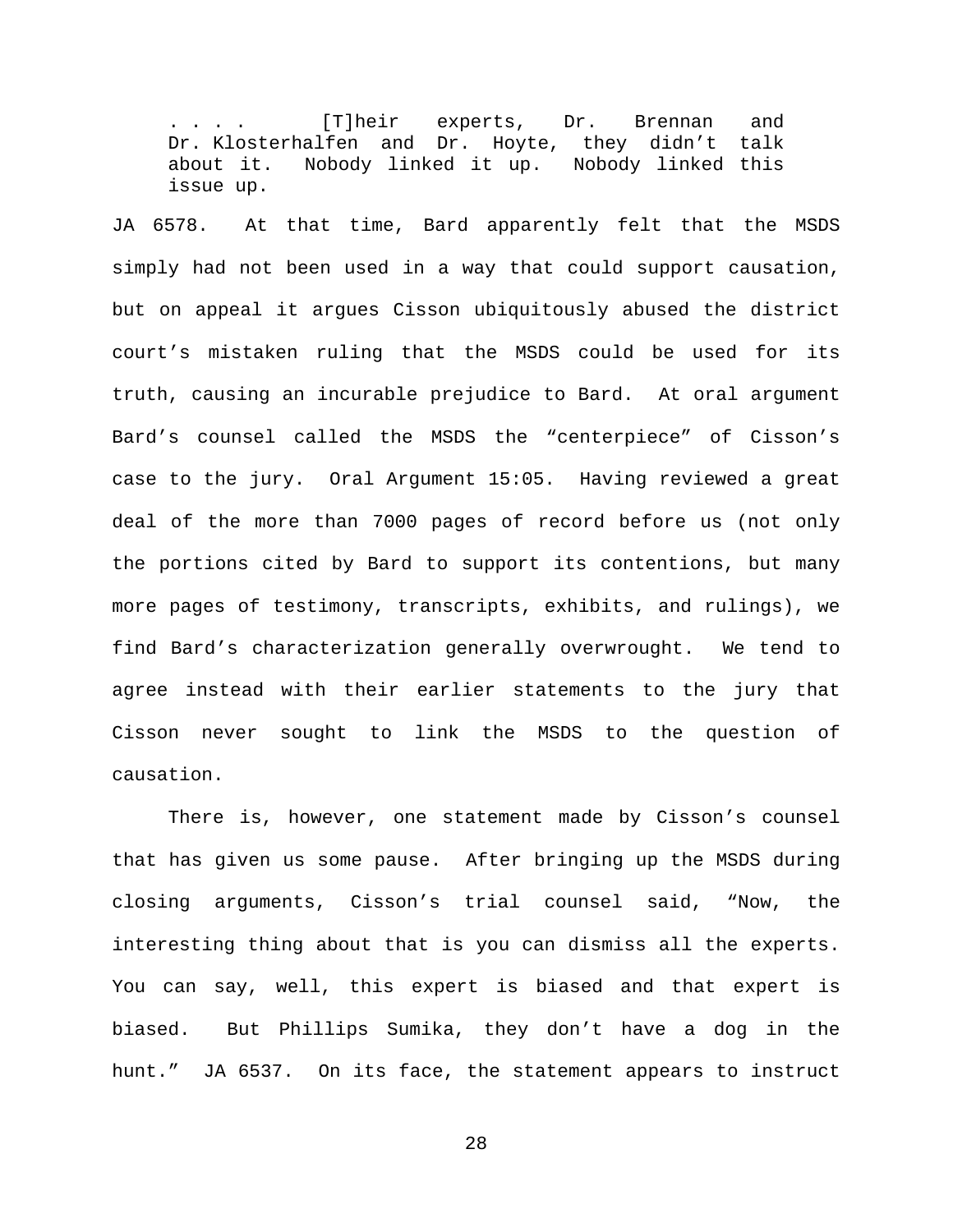the jury that the MSDS is more reliable than the experts and can therefore establish causation. But we need not decide whether the statement was an attempt to use the MSDS to overcome adverse expert testimony on the question of causation, because that single stray comment was not enough to prejudice Bard and require a new trial. Federal courts of appeal review the fairness of district court proceedings "without regard to errors or defects which do not affect the substantial rights of the parties." 28 U.S.C. § 2111; McDonough Power Equip., Inc. v. Greenwood, 464 U.S. 548, 553-54 (1984). To find the alleged error harmless, "we need only be able to say 'with fair assurance, after pondering all that happened without stripping the erroneous action from the whole, that the judgment was not substantially swayed by the error.'" United States v. Heater, 63 F.3d 311, 325 (4th Cir. 1995) (quoting United States v. Nyman, 649 F.2d 208, 211 (4th Cir. 1980)).

The alleged error in this case was harmless for three reasons. First, Bard has pointed to only one actually problematic statement from Cisson's counsel over the course of a ten day trial. Although Bard cites several parts of the record it claims show the MSDS being used for its truth, the only one that is at all convincing is the "dismiss all the experts" statement. For example, Bard argues that the MSDS was used as substantive evidence of causation in Cisson's opening argument,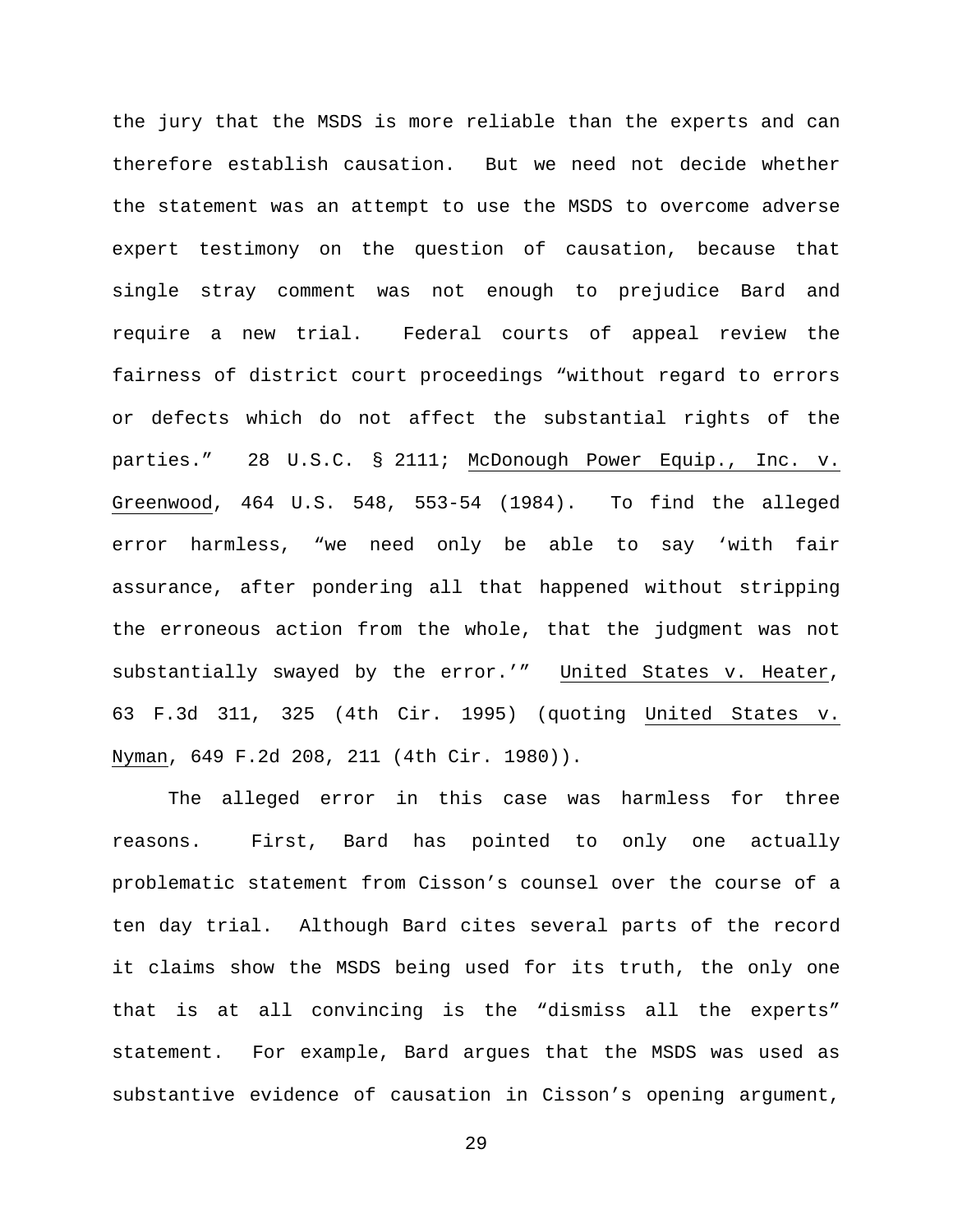citing JA 2358-60. That portion of the transcript, however, shows Cisson's attorney explaining to jurors that the MSDS was produced by the polypropylene manufacturer, that it contained a warning that material should not be used in implants, that the MSDS (and its warning) was in Bard's possession, and that Bard should have taken the warning seriously by verifying that the material was safe for its medical device. None of that goes to causation, and all of it supports Cisson's contention that the MSDS was being used to show Bard was warned about potential dangers and acted irresponsibly in response to that warning. Bard cites other parts of the opening argument, but these show Cisson's attorney referring to the MSDS, not as scientific proof that polypropylene is unsafe, but rather as a "red flag" and a "safety alert" that should have put Bard on notice to investigate further.

Bard also points to a portion of the Darois testimony at JA 4424-27 (and a related exhibit at JA 4652-54), but the questions and answers on those pages demonstrate only that Bard was attempting to keep Phillips in the dark about polypropylene being used in the Avaulta Plus after Phillips added the implantation warning to the MSDS in 2007. Again, this evidence tended to show that Bard's reaction to the warning was unreasonable, not that polypropylene caused Cisson's injuries. The MSDS simply was not being used for its truth. The same is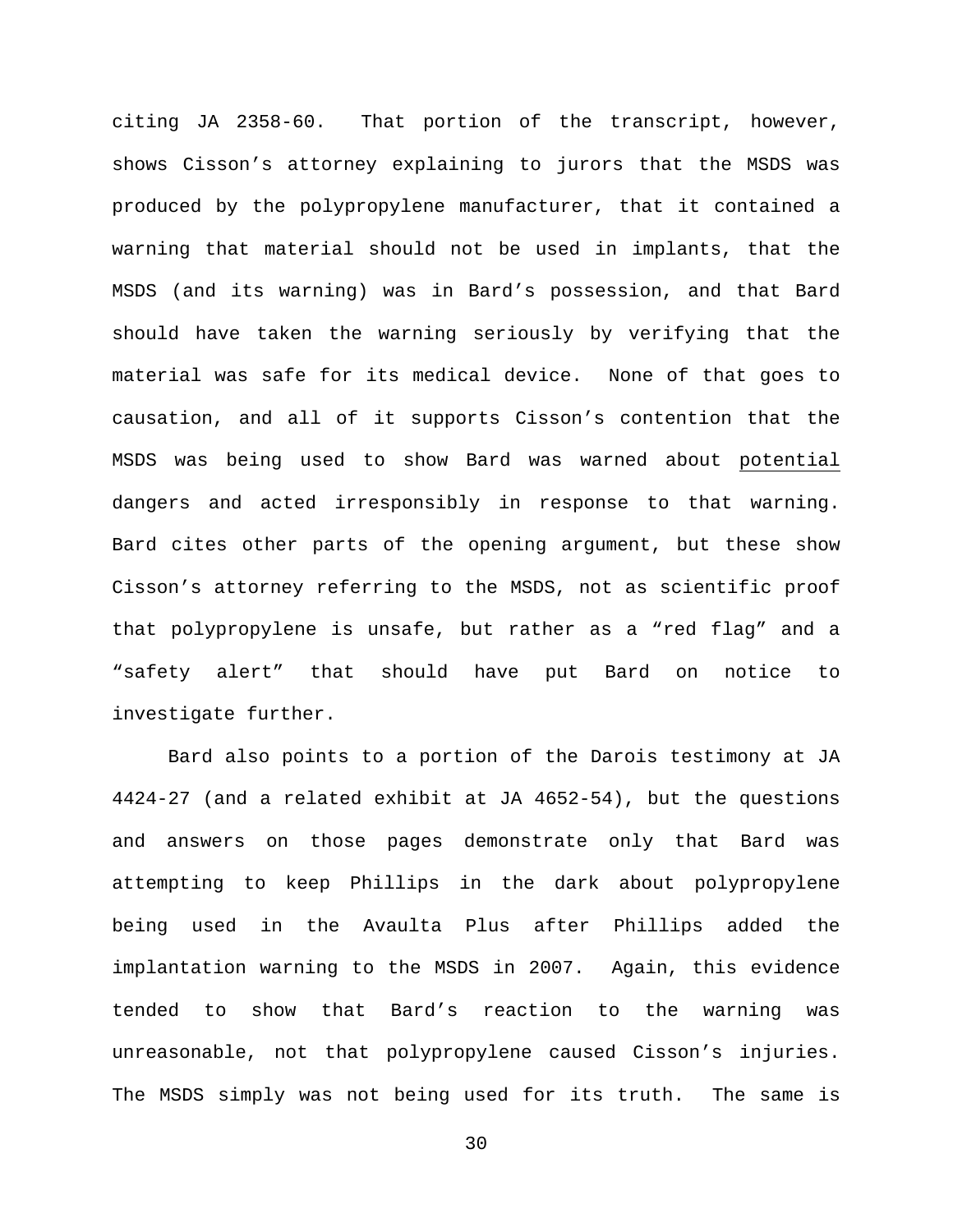true of all Bard's citations to the record on this point, with the exception of the one statement we have noted. The fact that there was only one such instance during ten days of evidence cuts strongly in favor of finding the alleged error harmless.

Second, Cisson presented substantive evidence showing that the polypropylene implanted in her body was degraded, providing the jury with a much more compelling reason to conclude that polypropylene contributed to her injuries than simple reliance on a warning in a MSDS. Had Cisson's "dismiss all the experts" statement been repeated, particularly on separate occasions and thereby developed into a theme, we might be more persuaded that there was error and that it was not harmless. After all, taken on its face and without context, the statement can be interpreted to tell the jurors that they can ignore both Cisson's experts, who testified that polypropylene can degrade in the body and cause injuries, and Bard's experts, who testified this was undemonstrated and unlikely.

However, the jury in this case heard substantial evidence to support the conclusion that the polypropylene in Cisson's Avaulta Plus degraded and harmed her. Cisson presented three separate experts who testified on this point: Dr. Anthony Brennan, a biomedical engineer; Dr. Bernd Klosterhalfen, a pathologist; and Dr. Brian Raybon, the physician who implanted the Avaulta Plus into Cisson's body. Dr. Brennan provided the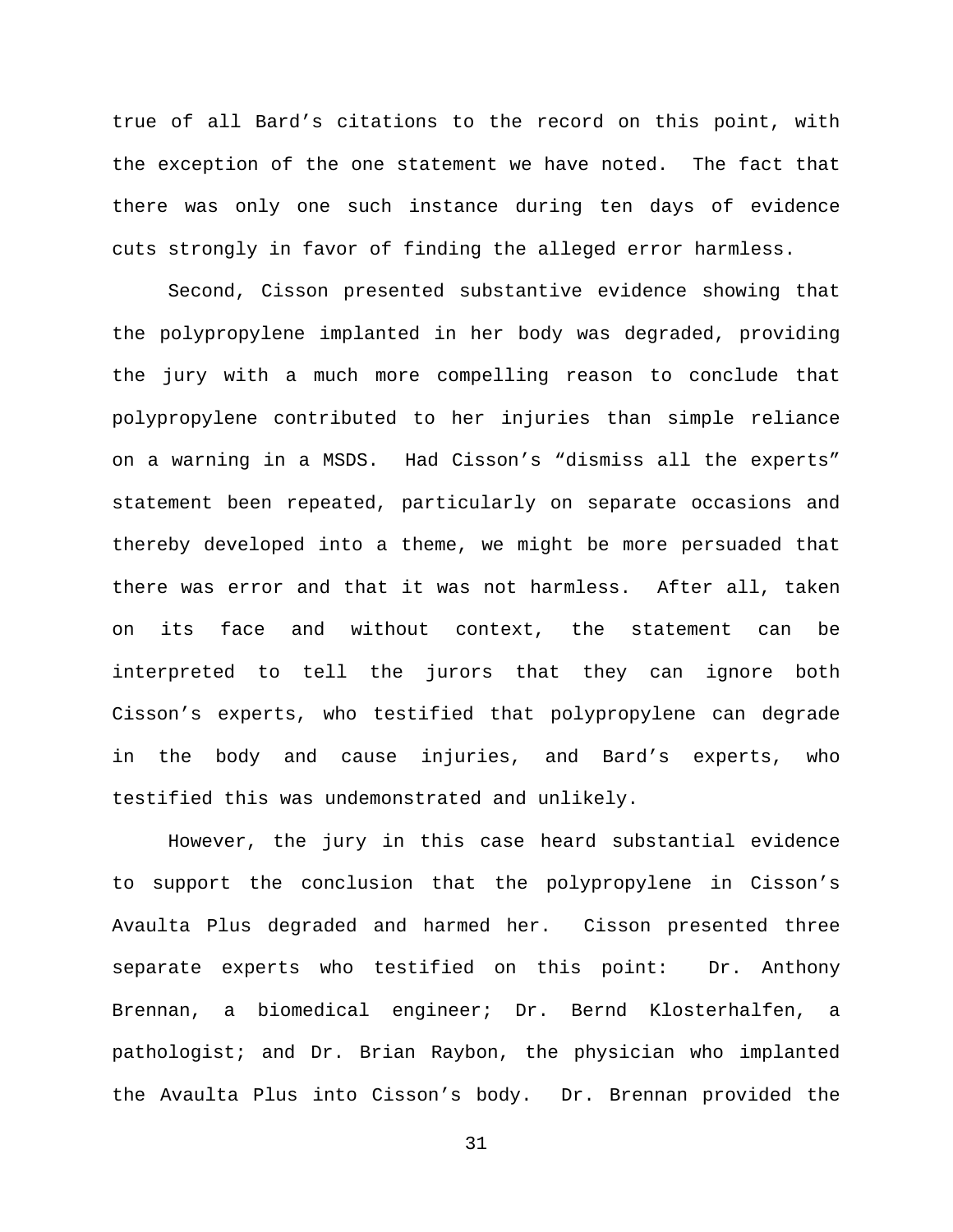jury with an opinion that fluids in the human body can degrade polypropylene, Dr. Raybon testified that the polypropylene in Cisson's implant had degraded, and Dr. Klosterhalfen reviewed Cisson's pathology and told the jury she had an inflammatory reaction and scar plate, symptoms consistent with polypropylene degradation. In order for us to reverse the district court, Bard must show that its "substantial rights" were affected, Greenwood, 464 U.S. at 553-54, or that the jury was "substantially swayed by the error," Heater, 63 F.3d at 325, but the fact that the jury had substantial expert testimony on one side and a single stray comment by Cisson's attorney on the other again cuts strongly in favor of finding the alleged error harmless.

Finally, Cisson's causation evidence linked three other design defects to her injuries in addition to the alleged polypropylene defect. Bard therefore cannot meet its burden without some showing that the jury was unpersuaded by these alternative theories of causation, or at least that the polypropylene theory was sufficiently central to its damages award that Bard's substantial rights were affected. See id. (assuming an evidentiary ruling was erroneous and then considering all of the evidence adduced at trial to determine the likelihood of prejudice). Specifically, Cisson's evidence included expert testimony to the effect that the mesh in the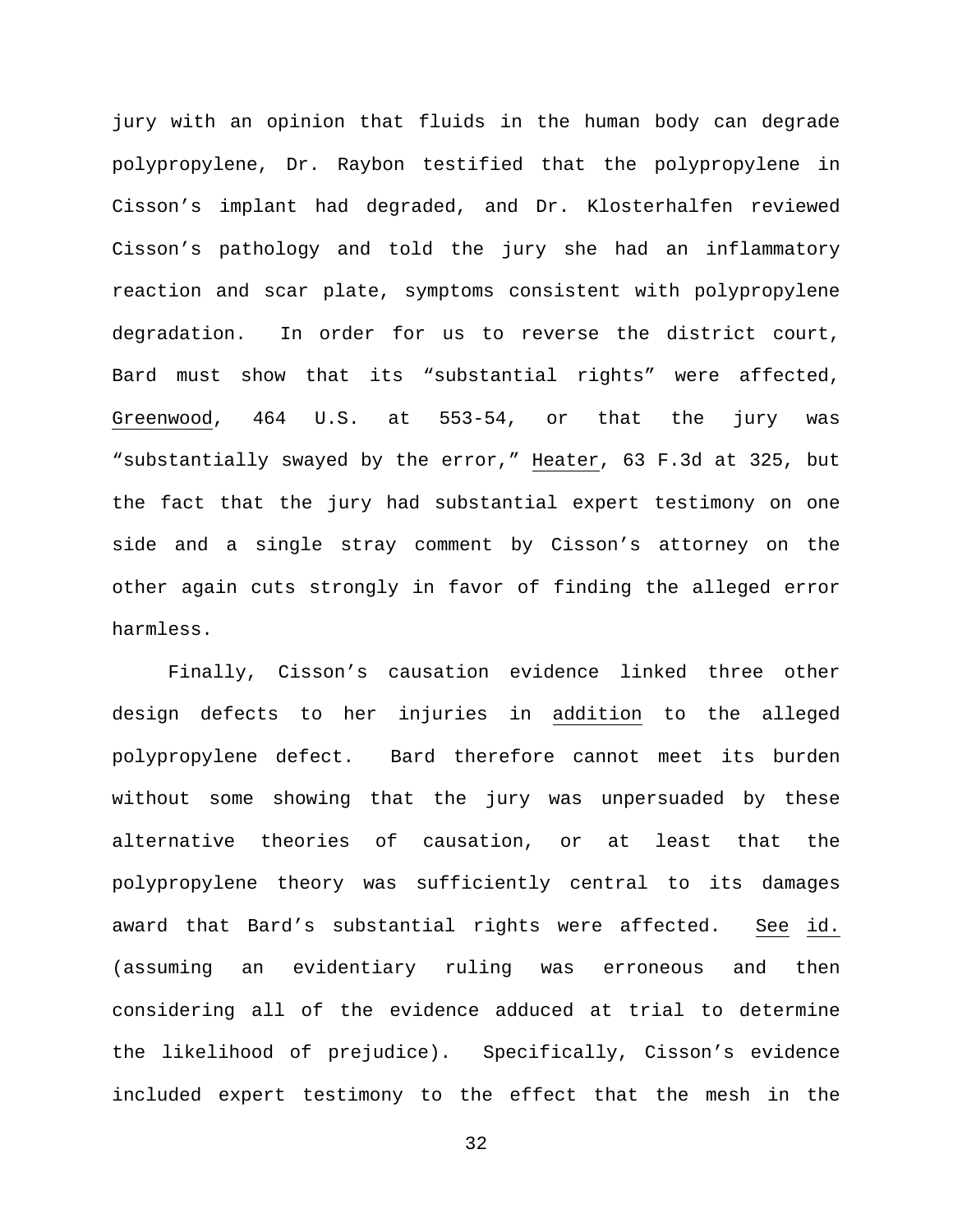Avaulta Plus was subject to shrinking post-implantation, that the pores in the mesh were too small and therefore likely to result in the formation of rigid scar tissue, and that the arms used to hold the Avaulta Plus in place in the body were defectively designed and contributed to Cisson's pain. Bard fails to demonstrate, or even argue, that the jury based its conclusions on the polypropylene degradation evidence rather than these theories, which were central to her case. Cisson, on the other hand, presented multiple experts in support of each causation theory and linked them to her injuries.

Bard has failed to demonstrate that the one problematic statement regarding the MSDS it has managed to identify in the record had a significant effect on the jury's decision. Given the very significant evidence Cisson presented on causation, and given that the problematic statement was, at most, addressed to one of Cisson's four theories of causation, we cannot find that Bard's substantial rights were affected. We therefore find the alleged error harmless and affirm the district court's admission of the MSDS.

# IV.

The third issue raised by Bard on appeal is whether the district court erred in its instruction to the jury on causation, as well as in its subsequent ruling upholding the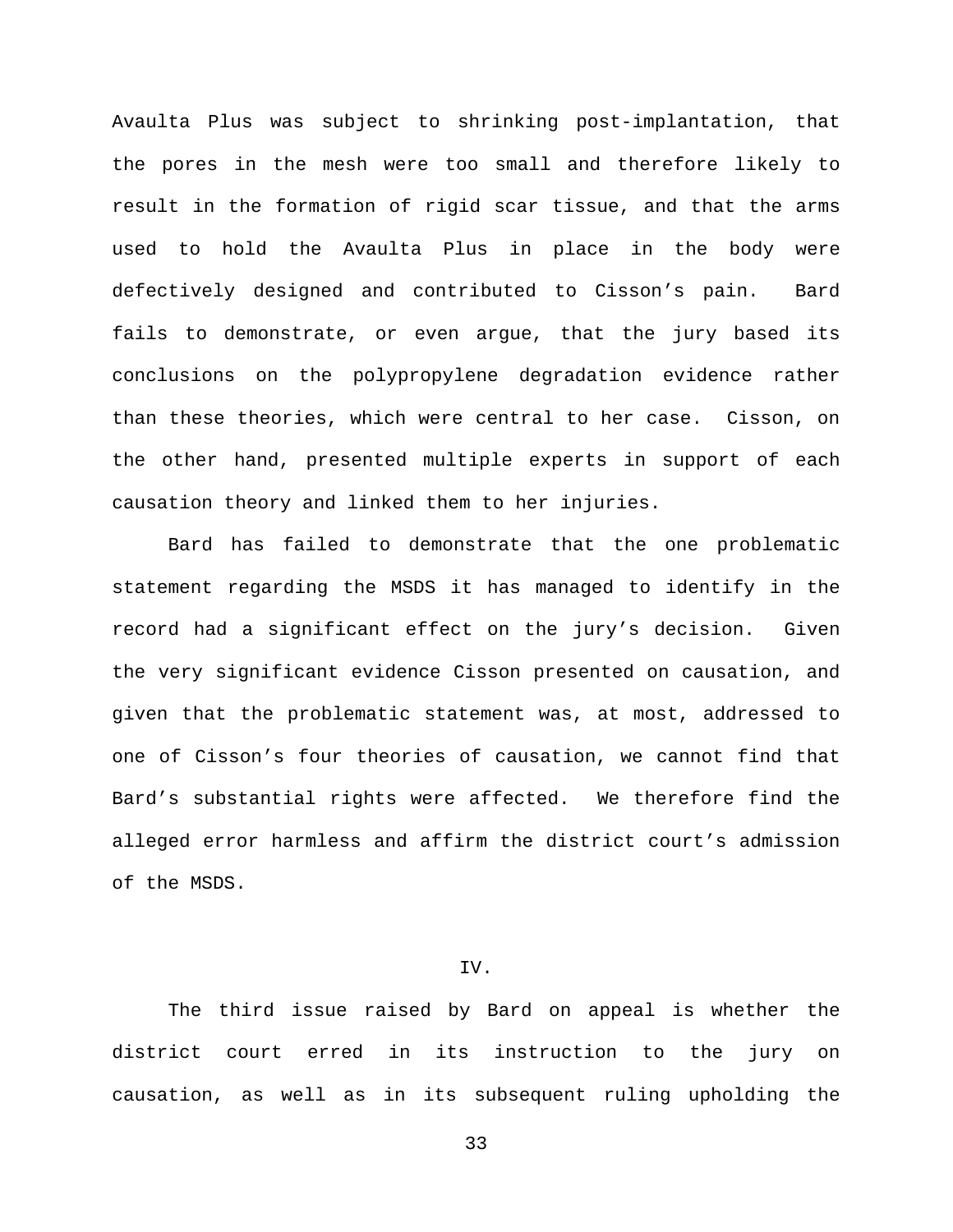jury's causation finding pursuant to its denial of Bard's renewed motion for judgment as a matter of law. Bard charges that it was prejudiced because the court's causation instruction did not reflect Georgia law.

Rulings on jury instructions are reviewed for abuse of discretion, but where there is an error of law we review de novo. Emergency One, Inc. v. Am. Fireeagle, Ltd., 228 F.3d 531, 538 (4th Cir. 2000). We review to ensure that the "charge [was] accurate on the law and [did] not confuse or mislead the jury." Hardin v. Ski Ventures, Inc., 50 F.3d 1291, 1294 (4th Cir. 1995). Because the court's instruction met this standard, and because the jury had ample evidence on which to base its causation finding, we affirm the district court.

Bard's position is that Georgia law requires injury causation be proved by "expert testimony stated to a reasonable degree of medical probability or certainty," that the court was wrong to deny its request for an instruction reflecting that standard, and that Cisson failed to offer expert testimony on two alleged design defects sufficient under the standard to prove they caused her injuries. But Bard's characterization of Georgia law incorrectly states the standard of proof applicable here, inserting the standard for medical malpractice cases into this product liability case.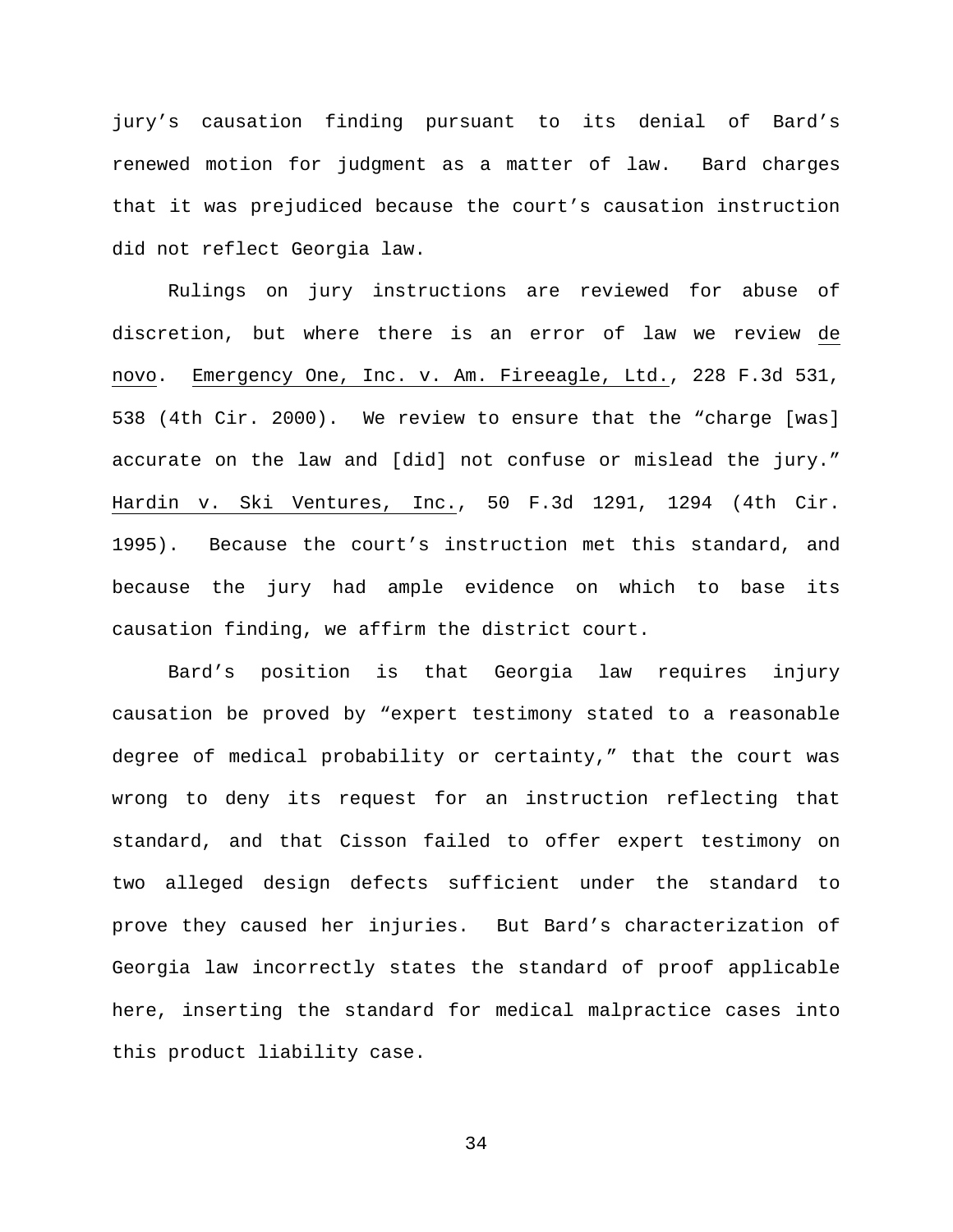The district court charged the jury using Georgia's pattern jury instructions for strict liability tort cases, which defines the burden of proof for proximate cause as a preponderance of the evidence. See Ga. Suggested Pattern Jury Instructions, Vol. I: Civil Cases §§ 60.200 & 62.610 (5th ed. 2015). It is also established under Georgia law that plaintiffs in medical implant cases "may present medical as well as non-medical evidence to show causation." Allison v. McGhan Med. Corp., 184 F.3d 1300, 1320 (11th Cir. 1999).

Bard cannot point to a single Georgia case (or any case applying Georgia law) stating that the standard in the pattern jury instruction is incorrect. Instead, Bard points to an inapposite Georgia Supreme Court case, Zwiren v. Thompson, 578 S.E.2d 862 (Ga. 2003), a comparison that suffers from multiple problems. First, Zwiren was a medical malpractice case, not a product liability case. Second, while the Zwiren court did indeed adopt the "reasonable medical probability or certainty" standard Bard advocates, the thrust of the opinion was to reduce the standard from "reasonable medical certainty" to "reasonable medical probability." Id. at 867. This lower standard "is the functional equivalent of preponderance of the evidence"—the same standard expressed by the pattern jury instruction. Allison, 184 F.3d at 1320. Thus, even in malpractice cases, "Georgia case law requires only that an expert state an opinion regarding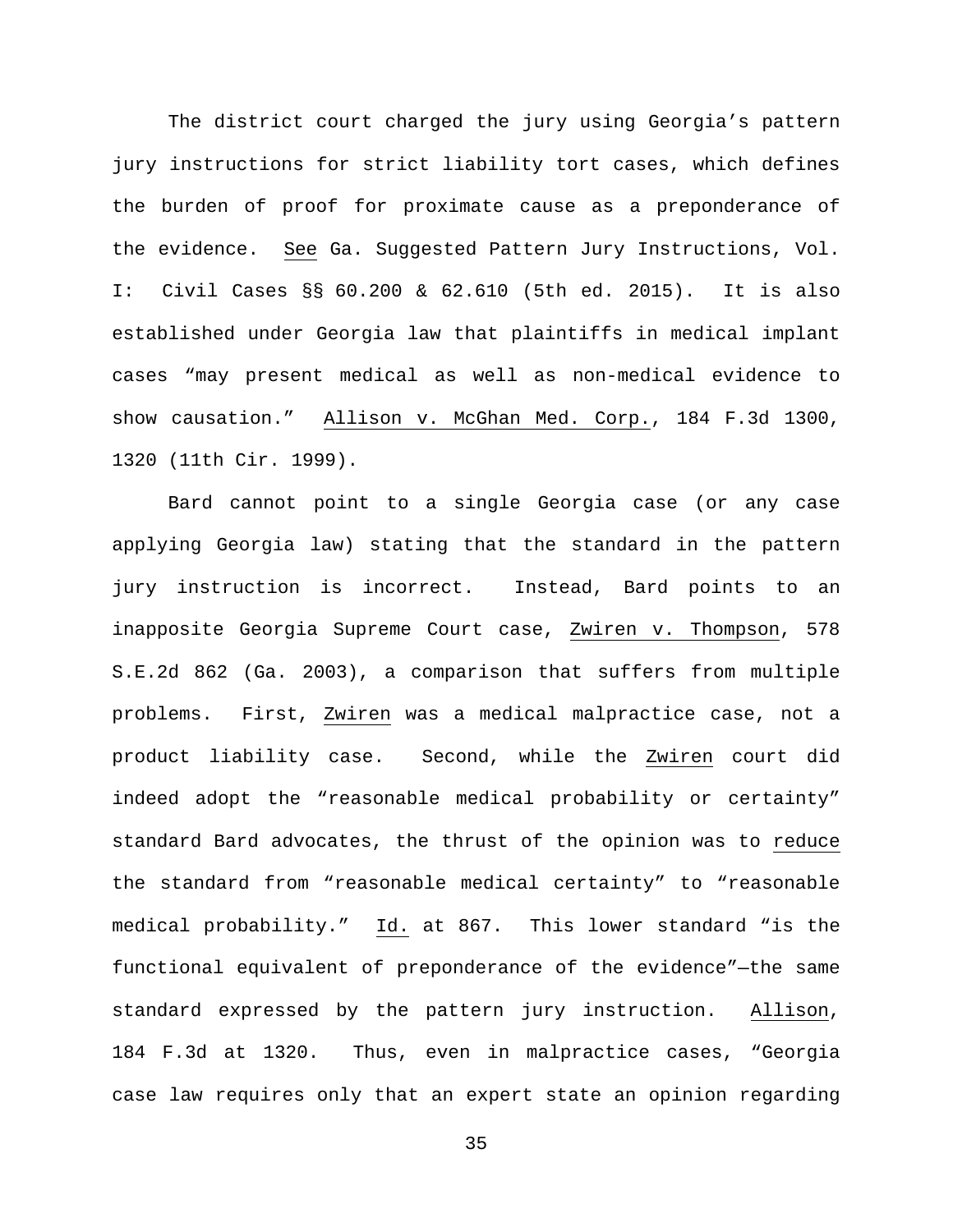proximate causation in terms stronger than that of medical possibility." Zwiren, 578 S.E.2d at 867. In medical implant cases the need for exclusively medical evidence is abrogated. Allison, 184 F.3d at 1320.

Cisson presented ample expert and non-expert testimony for a jury to find that the design defects caused her injuries. In addition to the evidence already described in Part III of this opinion, Cisson presented the following testimony to the jury: Dr. Lennox Hoyte, a urogynecologist, and Dr. John Miklos, one of Cisson's treating physicians, respectively testified that the arms on the Avaulta Plus constituted a design defect and caused Cisson's pain; Dr. Bernd Klosterhalfen, a pathologist, and Dr. Jim Ross testified that inadequate pore size can cause the implanted mesh to shrink and can lead to inflammatory reactions and rigid scarification inside the body; and Dr. Anthony Brennan, a professor and expert in material sciences and biomedical engineering, Dr. Klosterhalfen, and Dr. Brian Raybon, another of Cisson's treating physicians, testified that polypropylene can degrade in the human body, degradation can cause internal inflammation, and that Ms. Cisson's mesh was degraded. This and the other evidence presented at trial was more than enough for the jury to conclude that the alleged defects caused Cisson's injuries. Although Bard argues that Cisson's burden was to show precisely how each alleged defect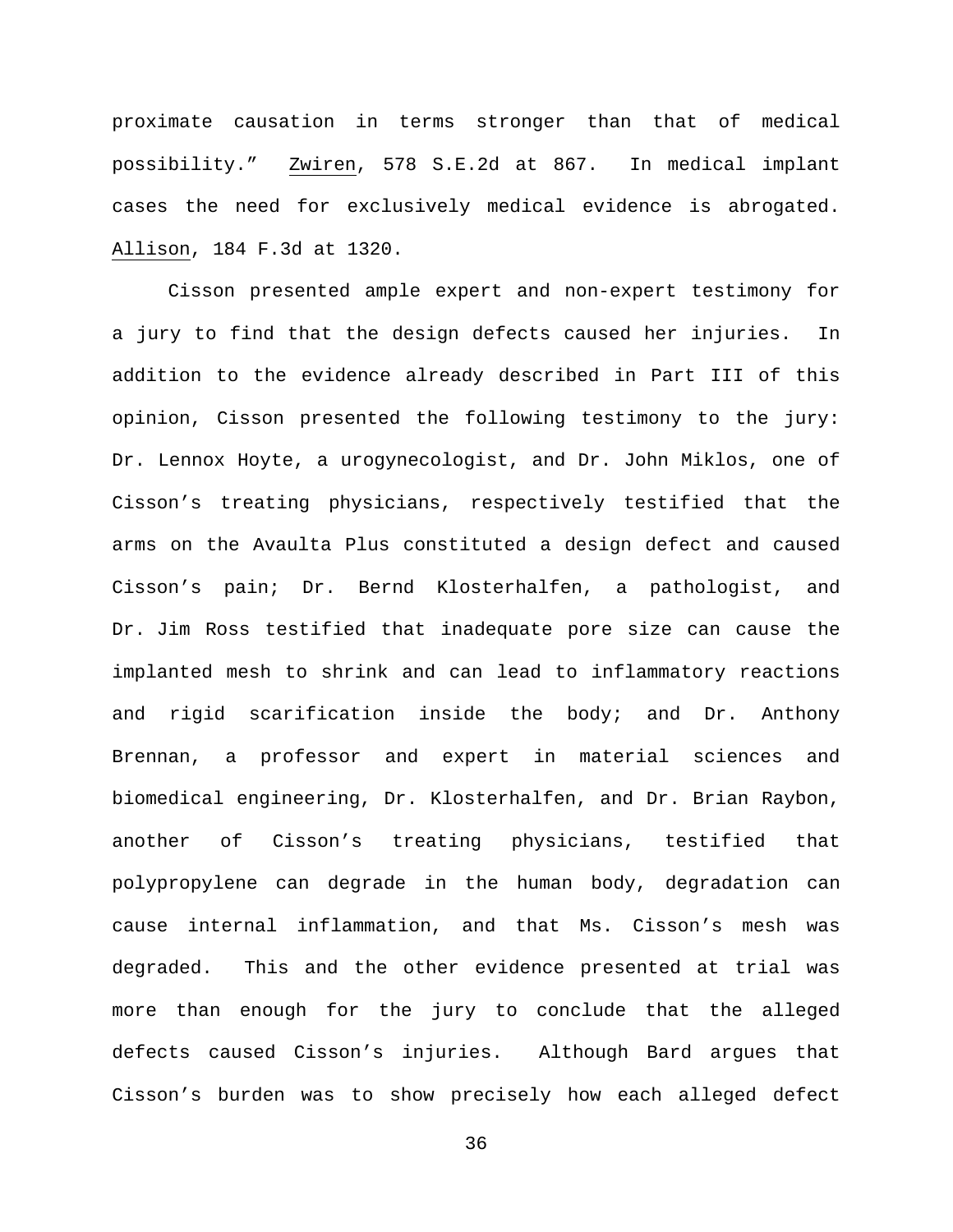caused particular injuries, under Georgia product liability case law "it is not necessary for the plaintiff to specify precisely the nature of the defect"; a plaintiff need only show that "the device did not operate as intended and this was the proximate cause of [the plaintiff's] injuries." Trickett v. Advanced Neuromodulation Sys., Inc., 542 F. Supp. 2d 1338, 1345 (S.D. Ga. 2008) (emphasis removed) (quoting Williams v. Am. Med. Sys., 548 S.E.2d 371, 373 (2001)) (quotation marks omitted).

We therefore find that the district court did not err in giving the Georgia pattern jury instruction, in denying Bard's request for a modified instruction, or in upholding the jury's causation finding.

### V.

The jury awarded Cisson \$250,000 in compensatory damages and \$1.75 million in punitive damages.[4](#page-36-0) "The Due Process Clause of the Fourteenth Amendment prohibits the imposition of grossly excessive or arbitrary punishments on a tortfeasor" in the form of punitive damages. State Farm Mut. Auto. Ins. Co. v. Campbell, 538 U.S. 408, 416 (2003). As such, Bard argues that

<span id="page-36-0"></span> <sup>4</sup> The punitive damages were subject to a split-recovery statute, dividing the award between the plaintiff and the State<br>of Georgia. As a result, Cisson only received twenty-five As a result, Cisson only received twenty-five percent of the award, while Georgia received the remaining seventy-five percent. See Part VI. infra.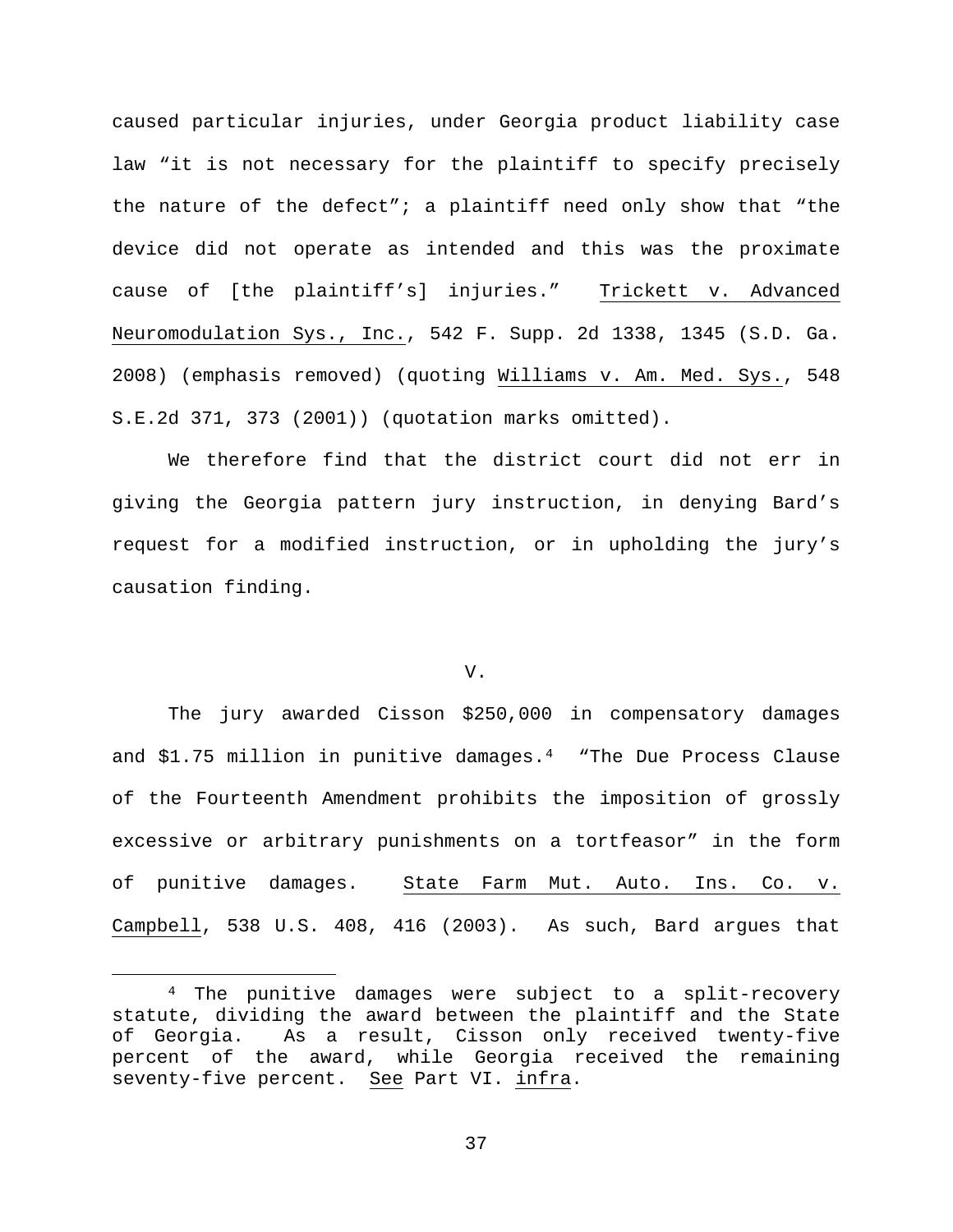the punitive award in this case was constitutionally excessive. We review this constitutional question de novo, id. at 418, and affirm the award.

The Supreme Court has articulated three "guideposts" for reviewing the constitutionality of a punitive damages award: "(1) the degree or reprehensibility of the defendant's misconduct, (2) the disparity between the harm (or potential harm) suffered by the plaintiff and the punitive damages award, and (3) the difference between the punitive damages awarded by the jury and the civil penalties authorized or imposed in comparable cases." Cooper Indus., Inc. v. Leatherman Tool Group, Inc., 532 U.S. 424, 440 (2001)) (citing BMW of N. Am., Inc. v. Gore, 517 U.S. 559, 574-75 (1996)). The Court also noted that the first of these factors, reprehensibility, is the most important. Campbell, 538 U.S. at 419 (quoting Gore, 517 U.S. at 575). Bard, however rests its challenge entirely on the second guidepost, asserting only that the punitive award "is constitutionally impermissible, as it is seven times the \$250,000 compensatory damages award." Appellant's Br. 58.

Bard's argument is based principally on the Campbell Court's observation that "an award of more than four times the amount of compensatory damages might be close to the line of constitutional impropriety." 538 U.S. at 425. However, Bard apparently failed to realize that the Court went on to say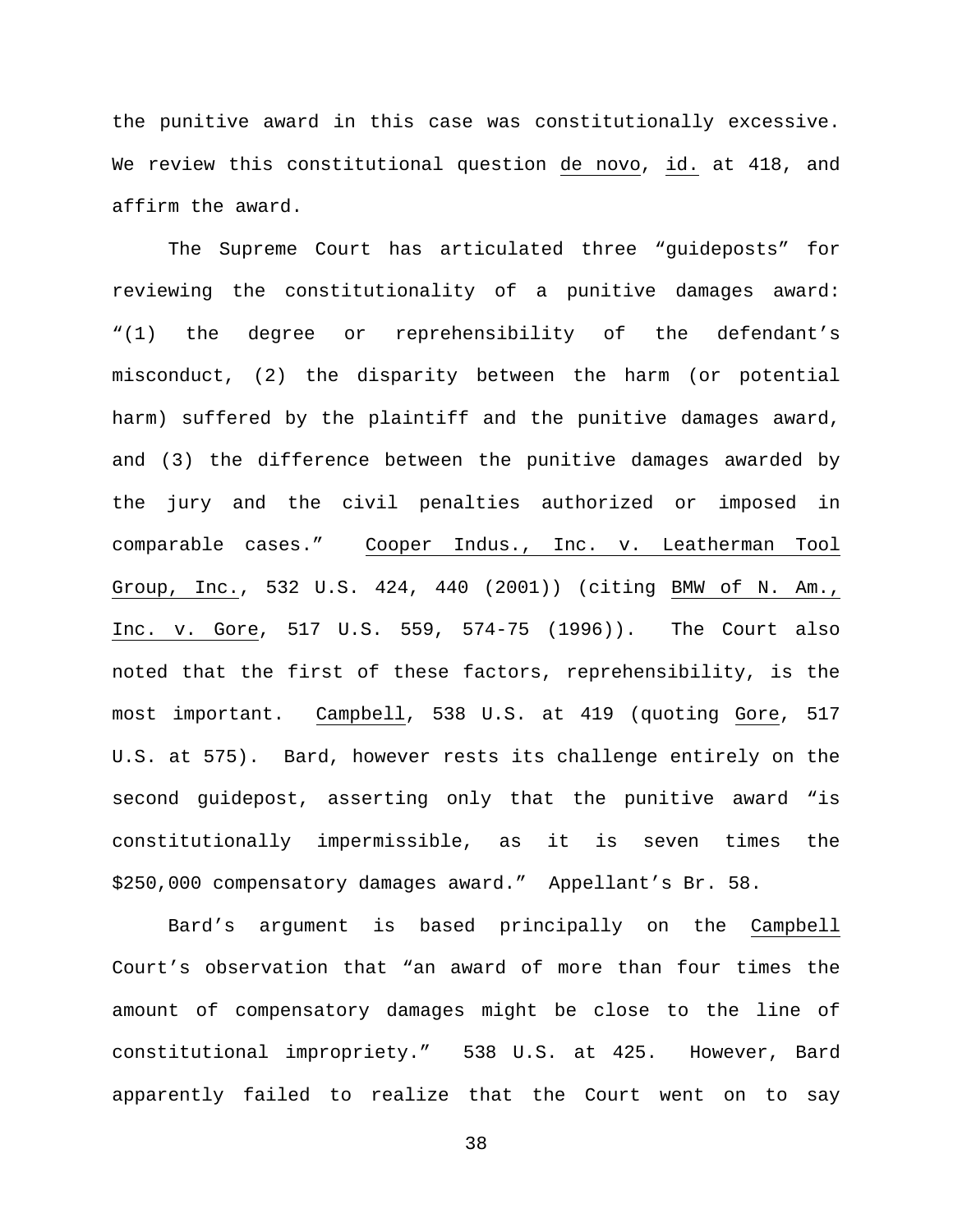"these ratios are not binding" and to conclude that "[s]ingledigit multipliers are more likely to comport with due process . . . than awards with ratios in range of 500 to 1." Id.

Bard effectively urges this court to adopt a bright line rule against punitive damages exceeding a ratio of four-to-one, despite the Supreme Court itself "declin[ing] again to impose a bright-line ratio which a punitive damages award cannot exceed" in Campbell. Id. The district court found that "here, the compensatory damages and punitive damages against Bard both arose from its misconduct that resulted in Ms. Cisson's injuries," JA 7139-40 n.8, and grounded its refusal to overturn the award in reprehensibility of Bard's conduct, JA 7138-43. We therefore find that the seven-to-one ratio was not constitutionally excessive in this case and affirm the district court.

### VI.

The final issue before us comes from Cisson who challenges, by cross-appeal, the district court's ruling that a Georgia split-recovery statute garnishing seventy-five percent of any punitive damages award arising from a product liability judgment, O.C.G.A. § 51-12-5.1(e), does not violate the Takings Clause of the Fifth Amendment of the United States Constitution.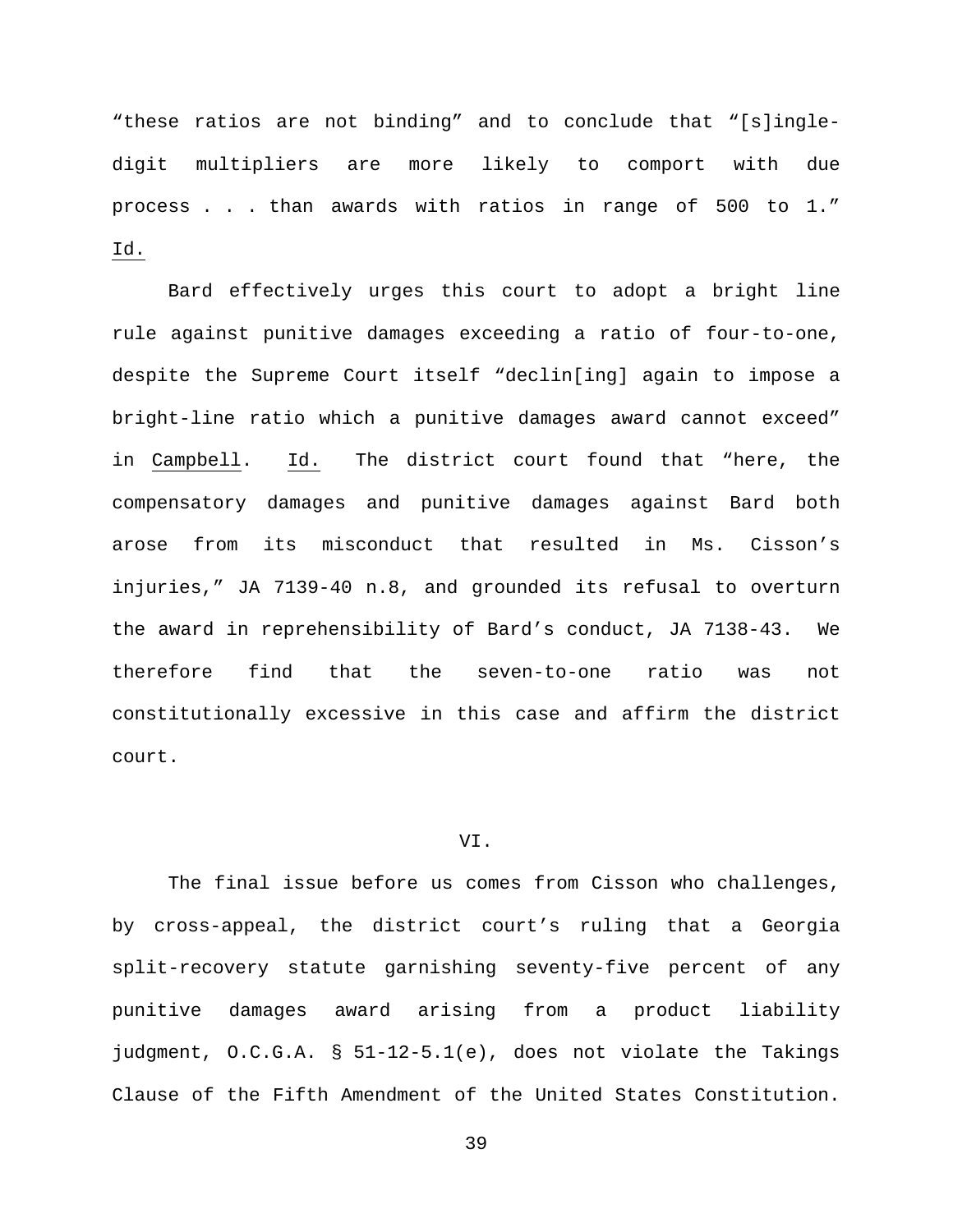Cisson asserts that Georgia created a property interest in such punitive damages awards when it codified them in O.C.G.A. § 51- 12-5.1, and that enforcement of the state's subsequently enacted split-recovery statute violates the Takings Clause. The district court rejected that argument, and we review its decision de novo. To succeed, Cisson must first show she has "a constitutionally protected property interest" in the punitive damages award at issue. See Washlefske v. Winston, 234 F.3d 179, 184 (4th Cir. 2000). Cisson contends that she has a vested property interest in the entire punitive damages award, but, in the scant briefing she has provided to this Court on the issue, she has failed to articulate a viable theory in support of that contention.

Cisson makes no claim that her right to punitive damages arises from the common law or is otherwise fundamental, so we need not address the opinions of some courts which have found that no such right is cognizable under the Takings Clause. E.g. Enquist v. Oregon Dep't of Agric., 478 F.3d 985, 1002-04 (9th Cir. 2007). Instead she argues that her property interest was created by Georgia statute. Appellee's Br. 92. But Cisson does not explain how Georgia exceeds its authority by defining the contours of the right it has allegedly created. Washlefske, 234 F.3d at 184; see Cheatham v. Pohle, 789 N.E.2d 467, 473 (Ind. 2003) (holding that the legislature could define a plaintiff's